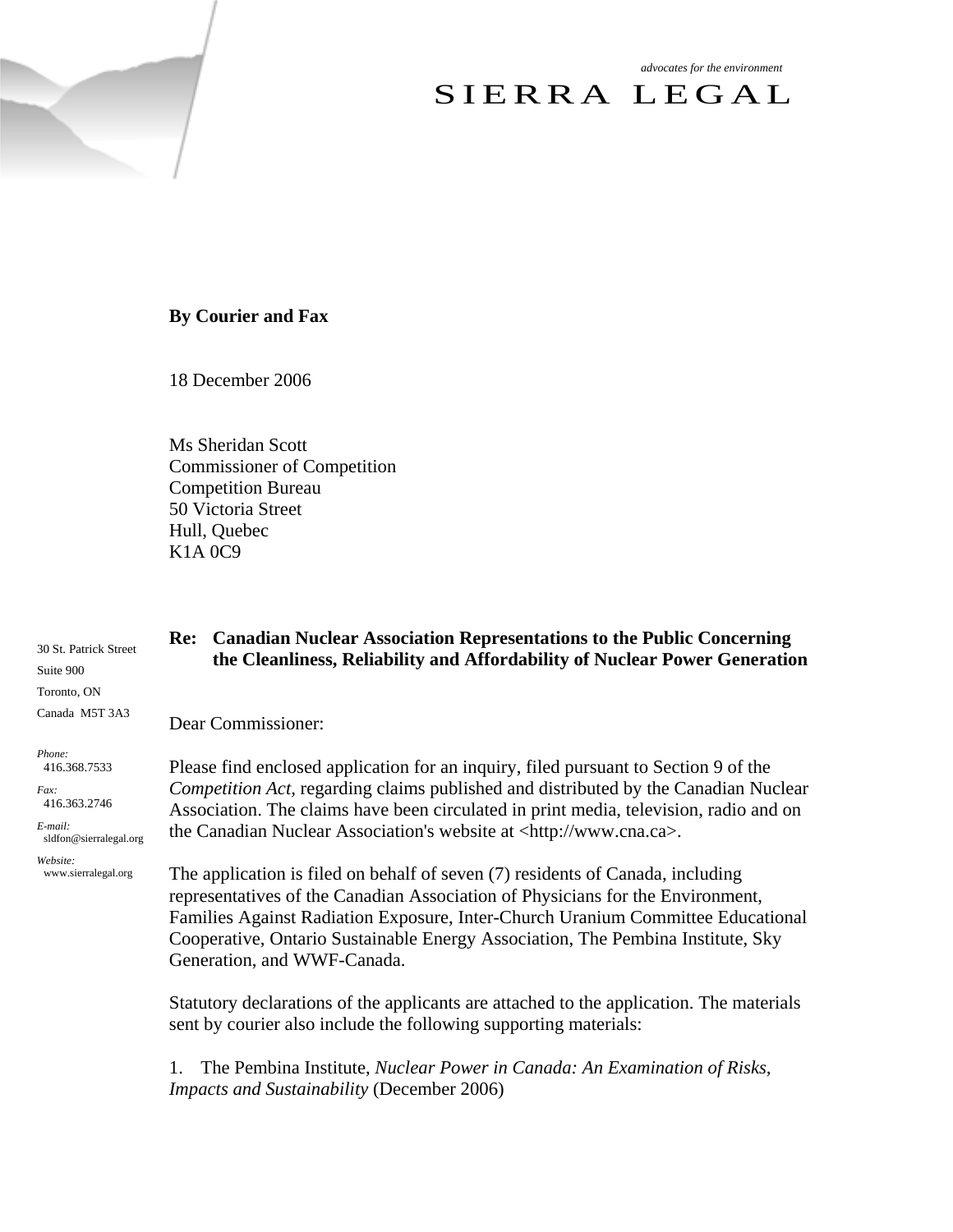- 2. A compact disk containing the relevant CNA television advertisements
- 3. A compact disk containing electronic copies of further background materials

We look forward to confirmation of your initiation of an inquiry into this matter.

Please keep me informed as to the progress of your inquiry and please forward all communications on this matter to my attention.

Yours truly,

## **SIERRA LEGAL**  per:

SIERRA LEGAL Hugh Wilkins Staff Lawyer

Enclosure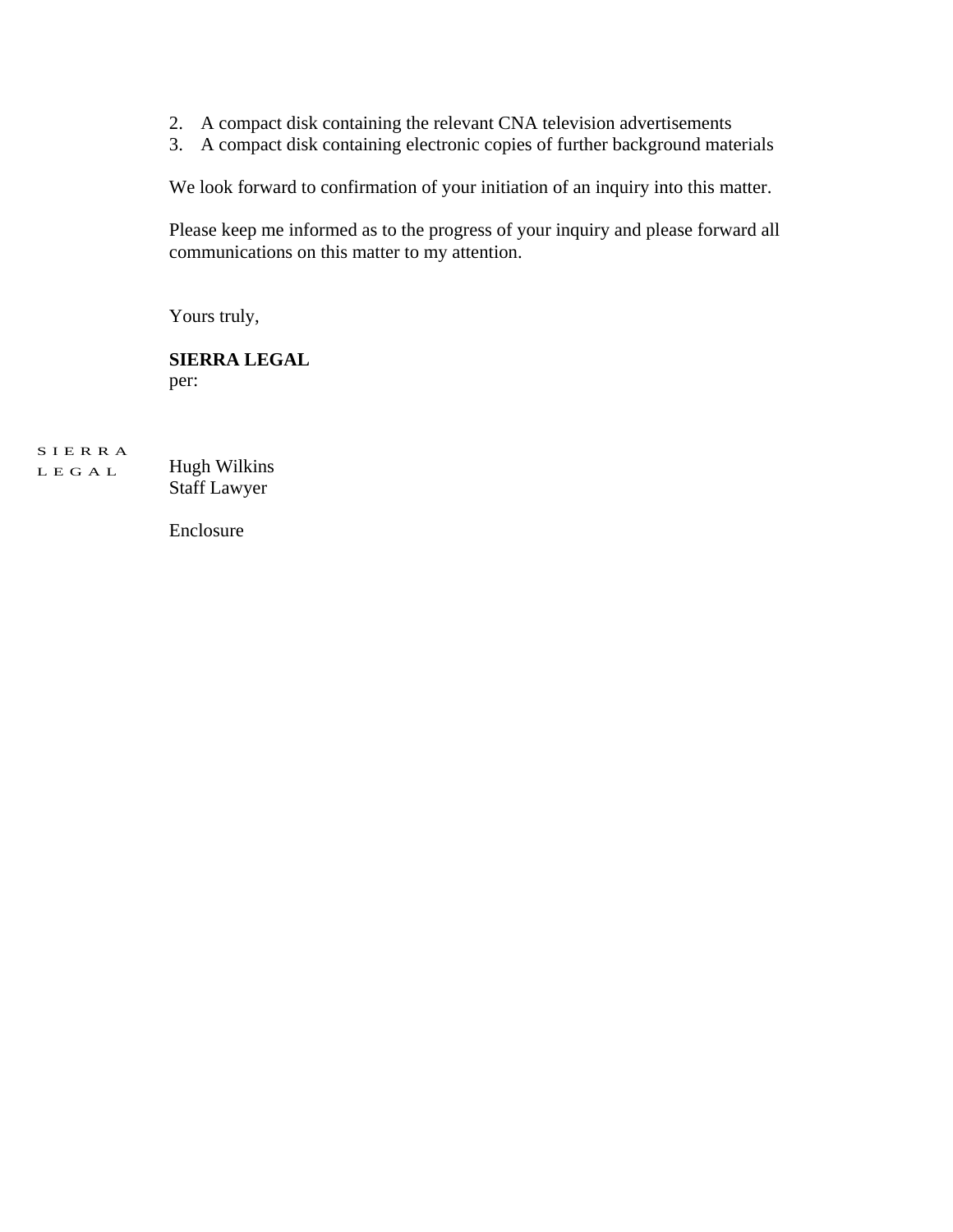# **Application for Inquiry**

**Filed pursuant to Section 9 of the** *Competition Act* **against the Canadian Nuclear Association** 

Submitted by representatives of the Canadian Association of Physicians for the Environment, Families Against Radiation Exposure, Inter-Church Uranium Committee Educational Cooperative, Ontario Sustainable Energy Association, The Pembina Institute, Sky Generation, and WWF-Canada

#### **RE: CANADIAN NUCLEAR ASSOCIATION REPRESENTATIONS TO THE PUBLIC CONCERNING THE CLEANLINESS, RELIABILITY AND AFFORDABILITY OF NUCLEAR POWER GENERATION**

## **EXECUTIVE SUMMARY**

This application for an inquiry under Section 9 of the *Competition Act* concerns claims published and distributed by the Canadian Nuclear Association (CNA). The claims have been published in print media, television and radio advertisements and on the CNA's website at <http://www.cna.ca>. We believe the total expenditures on the campaign by the CNA to exceed \$1.6million in 2005 alone.<sup>1</sup> The campaign is ongoing.

The CNA campaign is centered on a series of statements that nuclear power is:

• "clean"

 $\overline{a}$ 

- "reliable" and
- "affordable"

In addition, the advertisements state that nuclear power generation "does not create greenhouse gases", "keeps the air clean" and is subject to "stable" fuel prices.

None of these representations is true. Individually and as a whole, the claims provide a misleading impression to the public of the environmental impacts associated with nuclear power and nuclear power's economic risks and costs. As such, the claims have a detrimental impact on the competitive positions of other, non-nuclear, energy suppliers.

The Canadian Nuclear Association represents its members, which are businesses that participate in the for-profit planning, building and operation of nuclear power generating facilities. As the enclosed materials, including a report entitled *Nuclear Power in Canada: An Examination of Risks, Impacts and Sustainability*, prepared by the Pembina Institute, make apparent, the use of nuclear energy for electricity generation results in the generation of radioactive and hazardous wastes which will require care over extremely long-time periods, effluents which have been found to be "toxic" by Environment Canada

<sup>1</sup> Nielsen Media Research, *Annual Expenditure Summary (2001-2005)*.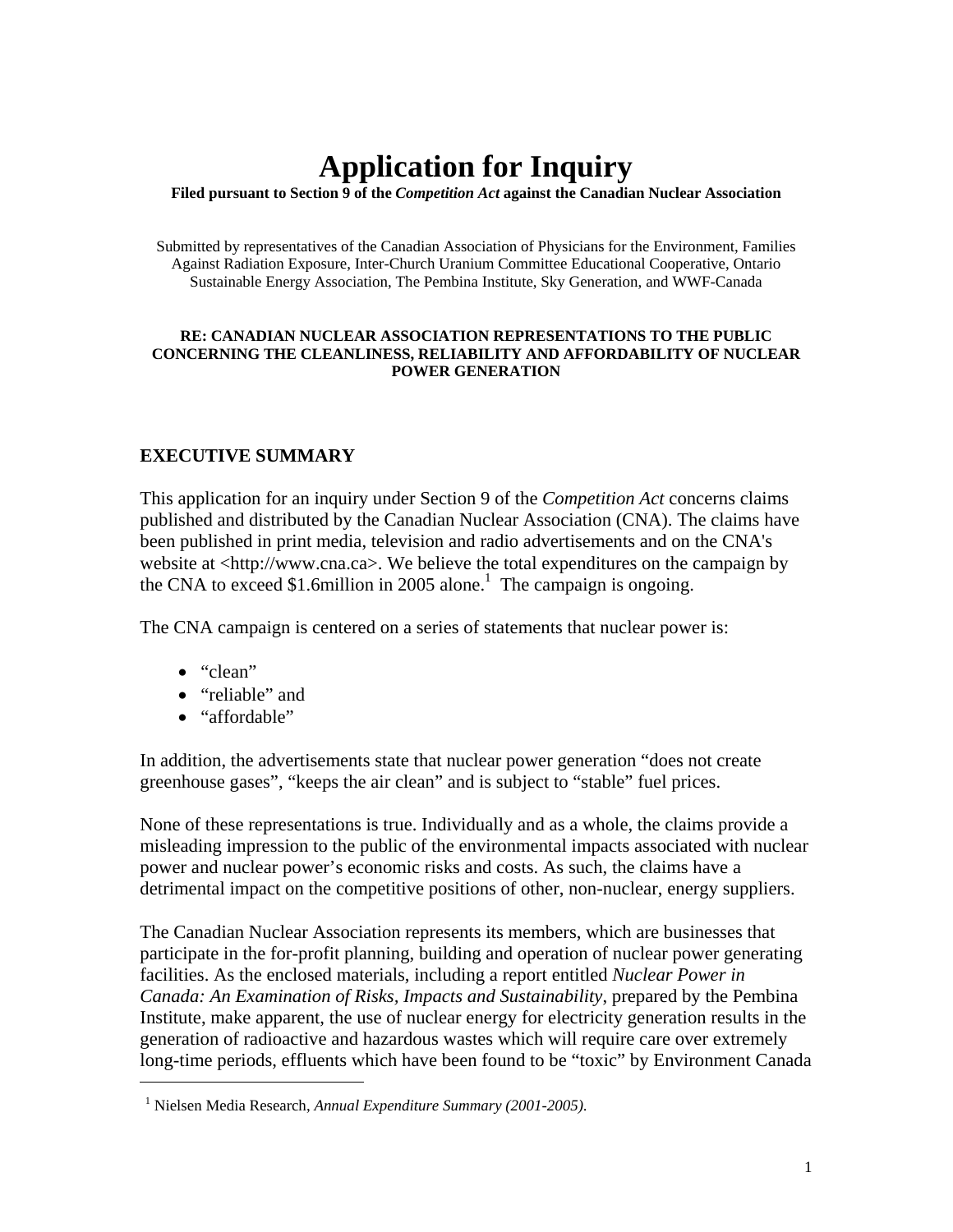and Health Canada for the purposes of the *Canadian Environmental Protection Act*, and the release of a wide range of radioactive, hazardous and conventional air pollutants, as well as greenhouse gases, into the atmosphere. In addition, nuclear generating facilities in Canada have a history of operational difficulties and nuclear facility construction and refurbishment projects in Canada have been subject to significant cost over-runs. With respect to the claim of "stable" fuel costs, the Pembina report notes that world uranium prices have increased by a factor of more than six since 2001.

While not directly relevant to the legal elements of this application, these false and misleading representations have significantly damaged the competitive position of various non-nuclear energy suppliers. These include those focusing on low-impact renewable energy sources, such as wind power generation, solar electricity generation, and small-scale hydroelectric power. An increased role for nuclear power in Canada will reduce the market opportunities for developers of these technologies.

The applicants are individuals representing non-governmental organizations with expertise in energy and environmental policy, organizations representing communities whose environment has been adversely affected by the activities of the nuclear industry, and economic interests whose competitive position has been damaged by the CNA's advertising campaign.

By way of introduction, the Canadian Nuclear Association's statements on its website generally illustrates the false and misleading misrepresentations. The CNA's website states:

*Nuclear energy is clean. It's North America's largest source of emission-free energy, which means it emits no pollutants into the air. This keeps the air clean, prevents acid rain, preserves the earth's climate and avoids ground-level ozone formation. And nuclear waste is managed in a safe, environmentally responsible way.*

Based on our review of the representations made by the CNA on its website and in the print, radio, television and other media, it is clear that these representations are not based on fact.

# **THE APPLICATION**

#### *Introduction*

The following statement of evidence will disclose that the Canadian Nuclear Association (CNA) has engaged in reviewable conduct for the purposes of promoting a business interest by making false and misleading presentation to the public in a material respect. The claims were distributed by the CNA in the form of print media, television and radio advertisements, and on its website at <http://www.cna.ca>.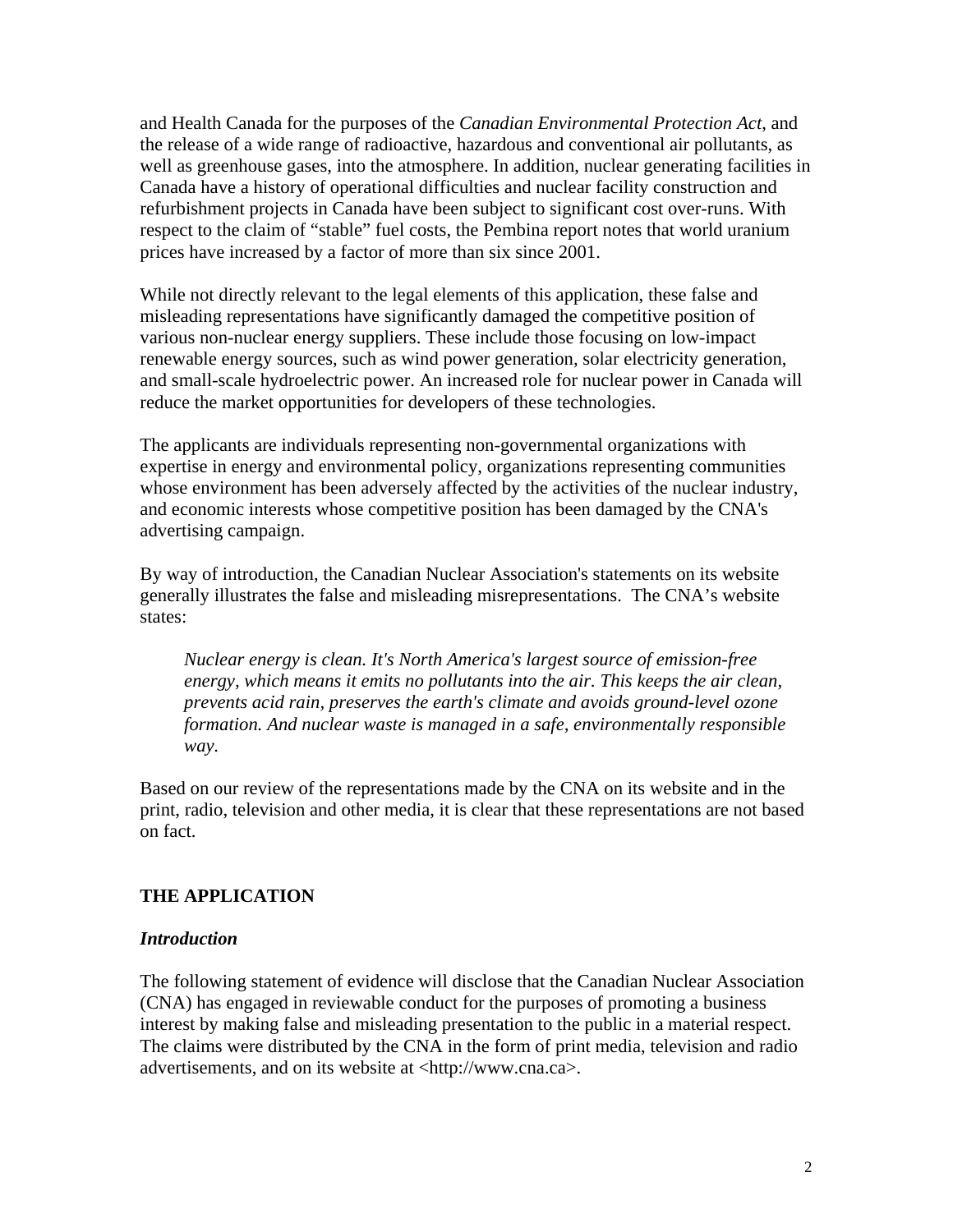The Applicants believe that Canadian Nuclear Association contravened the *Competition Act* by making representations to the public that are false or misleading in a material respect regarding the risks and adverse effects of nuclear power generation. These claims can be generally characterized as encompassing false or misleading representations relating to the reliability and affordability of nuclear power generation and the environmental and health-related impacts that it causes. Each of these representations has adversely affected the competitive positions of suppliers of energy from non-nuclear sources, including those supplying wind, solar and hydro electricity in Ontario. Each of these representations has thus hindered the abilities of small and medium-sized enterprises to have equitable opportunities to participate in the Canadian economy, and, should the Ontario Government choose to rely on nuclear power in the province's power mix, has prevented consumers from having competitive energy product choices.<sup>2</sup>

This application is organized into four parts: Applicants; Representations; Analysis; and Conclusions.

# *I. THE APPLICANTS*

## **Applicant 1 – Gideon Forman, Executive Director - Canadian Association of Physicians for the Environment**

The Canadian Association of Physicians for the Environment (CAPE) was established in 1994 to raise awareness of health issues related to environmental degradation. CAPE represents physicians from across Canada involved in education and advocacy work. CAPE frequently advises the federal government and municipalities on issues of environmental health. In June 2006, CAPE won a prestigious Canadian Environment Award (Gold) from Canadian Geographic Magazine and the Government of Canada for its work.

# **Applicant 2 – John Miller, President - Families Against Radiation Exposure**

John Miller is President of Families Against Radiation Exposure (FARE), a citizen's group based in Port Hope, Ontario with 1,500 members. Last year, it led community opposition to plans to blend enriched uranium at a nuclear fuel conversion facility in Port Hope, resulting in the company withdrawing those plans. FARE won a Canadian Environmental Award (Silver) earlier this year, and continues to pursue its goal of eliminating radioactive pollution in the community.

# **Applicant 3 – Michael Poellet, President - Inter-Church Uranium Committee Educational Cooperative**

The Inter-Church Uranium Committee Educational Cooperative (ICUCEC) is a nonprofit organization based in Saskatchewan that provides educational materials, workshops, conferences, and other services to schools and to the general public regarding nuclear energy issues. ICUCEC volunteers also work to increase public awareness of

 2 See Section 1.1 of the *Competition Act*.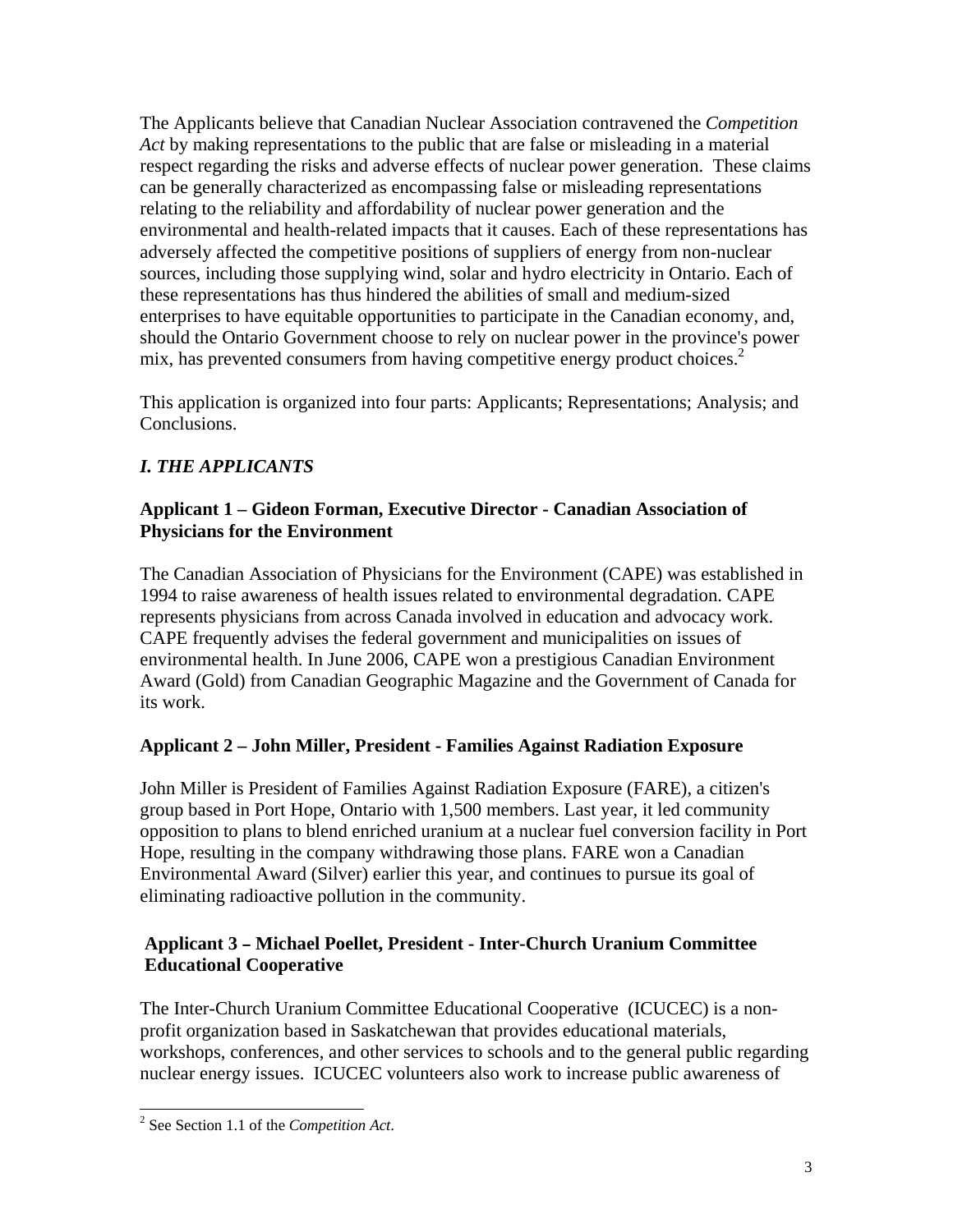issues surrounding nuclear development through briefs to panels and regulators and through the promotion of the use of renewable energy.

## **Applicant 4 – Deborah Doncaster, Executive Director - Ontario Sustainable Energy Association**

The Ontario Sustainable Energy Association (OSEA) is an umbrella organization formed to implement community sustainable energy projects across Ontario. OSEA was established in May 1999 with a mission to "facilitate the transition to a sustainable energy economy in Ontario through the development and support of community-based sustainable energy initiatives." Its supporting members represent a broad range of interests, including municipalities, farmers, NGOs, and the private sector.

## **Applicant 5 – Mark S. Winfield, Ph.D., Director, Environmental Governance – The Pembina Institute**

The Pembina Institute is an independent, not-for-profit policy research and education organization specializing in the fields of sustainable energy, community sustainability, climate change and corporate environmental management. Founded in 1985 in Drayton Valley, Alberta, the Institute now has offices in Calgary, Edmonton, Vancouver, Ottawa and Toronto.

# **Applicant 6 – Glen Estill, President - Sky Generation**

Glen Estill is the President and Founder of Sky Generation, a wind development company that started in 2000. The company has a 5.1 MW wind farm that produces electricity for sale in the Ontario electricity market, and has near-term ambitions to quadruple its installed capacity. Mr. Estill is past president of the national wind industry advocacy group - the Canadian Wind Energy Association (CANWea) - and remains involved with CANWea, the Renewable Energy Task Team, and other industry committees.

# **Applicant 7 – Pamela Davis, Vice-President Marketing and Donor Relations - WWF-Canada**

WWF-Canada is part of a global not-for-profit conservation organization focussed on solutions to the challenges associated with endangered species, toxic pollution, climate change, oceans and coasts, fresh water and forests. Established in 1967, WWF-Canada has offices located in the NWT, Vancouver, Prince Rupert, Toronto and Halifax.

These seven Canadian residents are referred to hereafter as the "Applicants." Statutory declarations completed by each of the Applicants are found at Tab 1.

# *II. THE REPRESENTATIONS: THE NATURE OF THE CONTRAVENTION*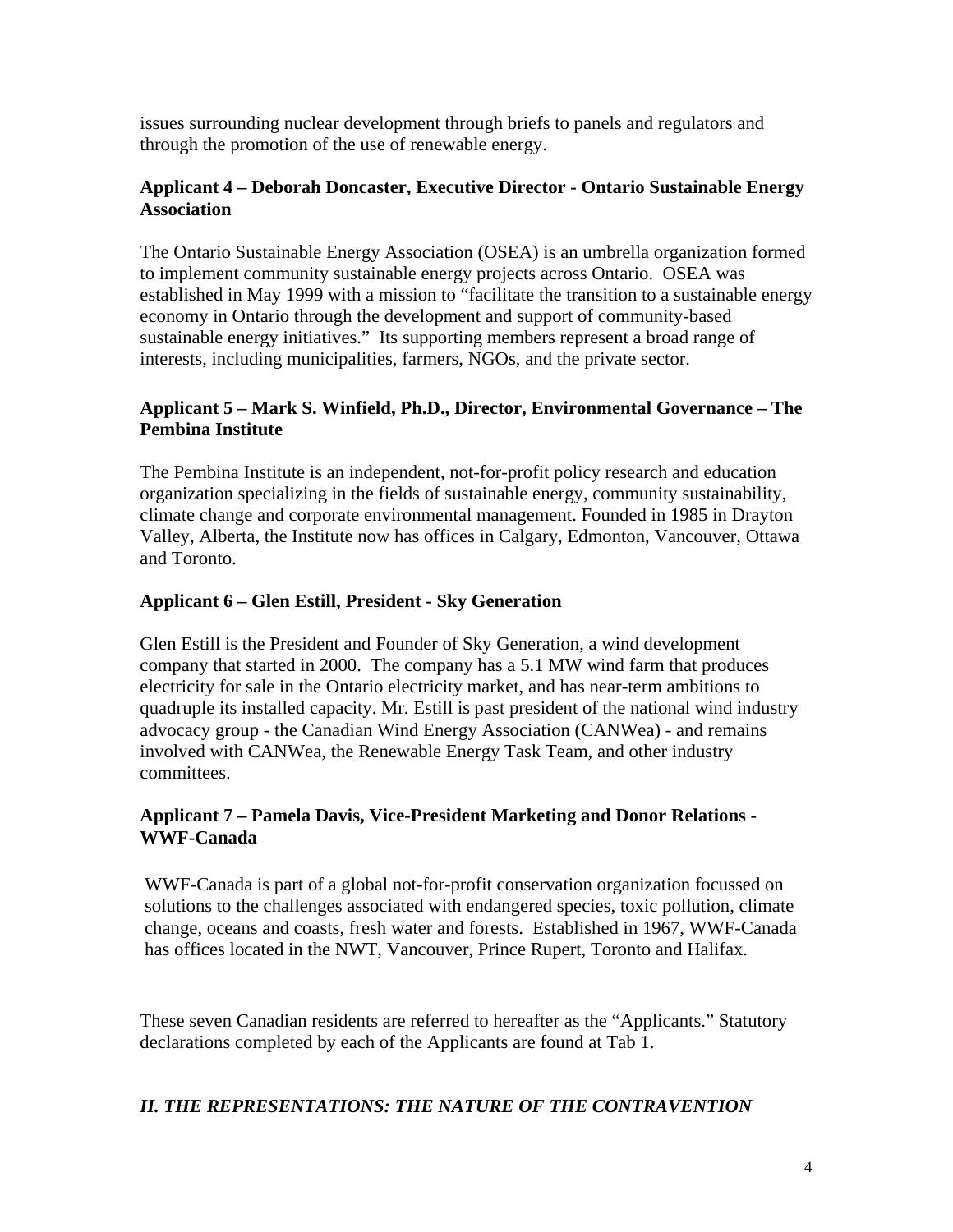# *Nuclear Power Generation is "Clean"*

The Canadian Nuclear Association has disseminated advertisements and continues to disseminate advertisements that are misleading stating that nuclear power generation is "clean". The relevant text of these advertisements is set out below.

# *Television Advertisements:*

- *This year, Ontario will decide on its future energy mix. The reality is the equivalent of 80% of our current power capacity will soon need replacing. Nuclear will continue to play a leading role in the mix. Nuclear is clean, reliable, and doesn't create greenhouse gases.*
- *This year, Ontario will decide on its future energy mix. The reality is the equivalent of 80% of our current power capacity will soon need replacing. Conservation, renewables and hydro can help. But nuclear will continue to play a leading role. Nuclear is clean and reliable*
- *If you're like most Canadians, you're unclear about nuclear power. Well let's clear things up. For one thing it's clean, so you can breathe easier.*
- *Best of all, nuclear keeps the air clean. So, we can breathe easier.*

## *Website Statements:*

• *Nuclear energy is clean. It's North America's largest source of emission-free energy, which means it emits no pollutants into the air. This keeps the air clean, prevents acid rain, preserves the earth's climate and avoids ground-level ozone formation. And nuclear waste is managed in a safe, environmentally responsible way.*

## *Nuclear Power Generation is "Reliable"*

The CNA has disseminated advertisements and continues to disseminate advertisements that are misleading stating that nuclear power generation is "reliable". The relevant text of these advertisements is set out below.

## *Television Advertisements:*

- *Nuclear is clean, reliable, and doesn't create greenhouse gases.*
- *Nuclear is clean and reliable.*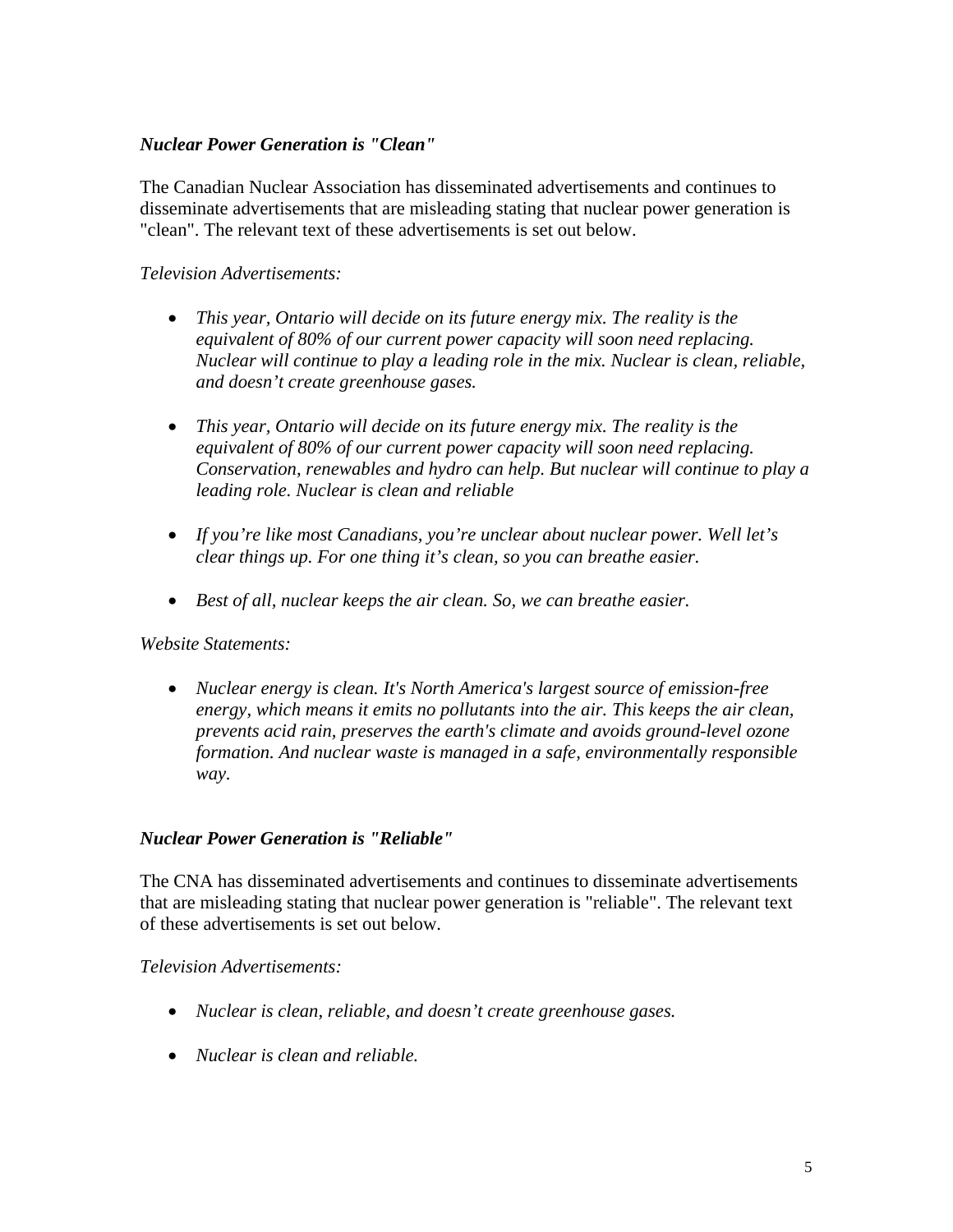- *Still unclear about nuclear? Well, bet you didn't realize it already makes up half Ontario's energy mix. And has been with us for over 40 years. Nuclear energy is reliable and affordable, which should please everyone.*
- *If you're like most Canadians, you're unclear about nuclear power. Well let's clear things up. […]And nuclear energy is reliable.*

*Website Statements:* 

• *Canadian nuclear energy provides dependable electricity that you can count on, any time, all the time. Its Canadian designed and built plants are reliable thanks to more than four decades of experience with the technology. The high level of training and expertise of the staff who operate them, and the fact that nuclear's fuel - uranium – is mined, milled and fabricated right here in Canada, makes Canadian nuclear power extremely reliable.* 

# *Nuclear Power Generation is "Affordable"*

The CNA has disseminated advertisements and continues to disseminate advertisements that are misleading stating that nuclear power generation is "affordable". The relevant text of these advertisements is set out below.

*Television Advertisements:* 

- *Nuclear energy is reliable and affordable, which should please everyone.*
- *If you're like most Canadians, you're unclear about nuclear power. Well let's clear things up. […] It's also affordable, which should please everyone. And nuclear energy is reliable.*

*Website Statements:* 

• *Nuclear energy is an economical energy source. Well-maintained plants mean efficient performance. Plus, stable fuel prices make nuclear power the costeffective alternative.*

## *Nuclear Power Generation "Doesn't Create Greenhouse Gases"*

The CNA has disseminated advertisements and continues to disseminate advertisements that are misleading stating that nuclear power generation "does not create greenhouse gases". The relevant text of these advertisements is set out below.

• *Nuclear is clean, reliable, and doesn't create greenhouse gases.*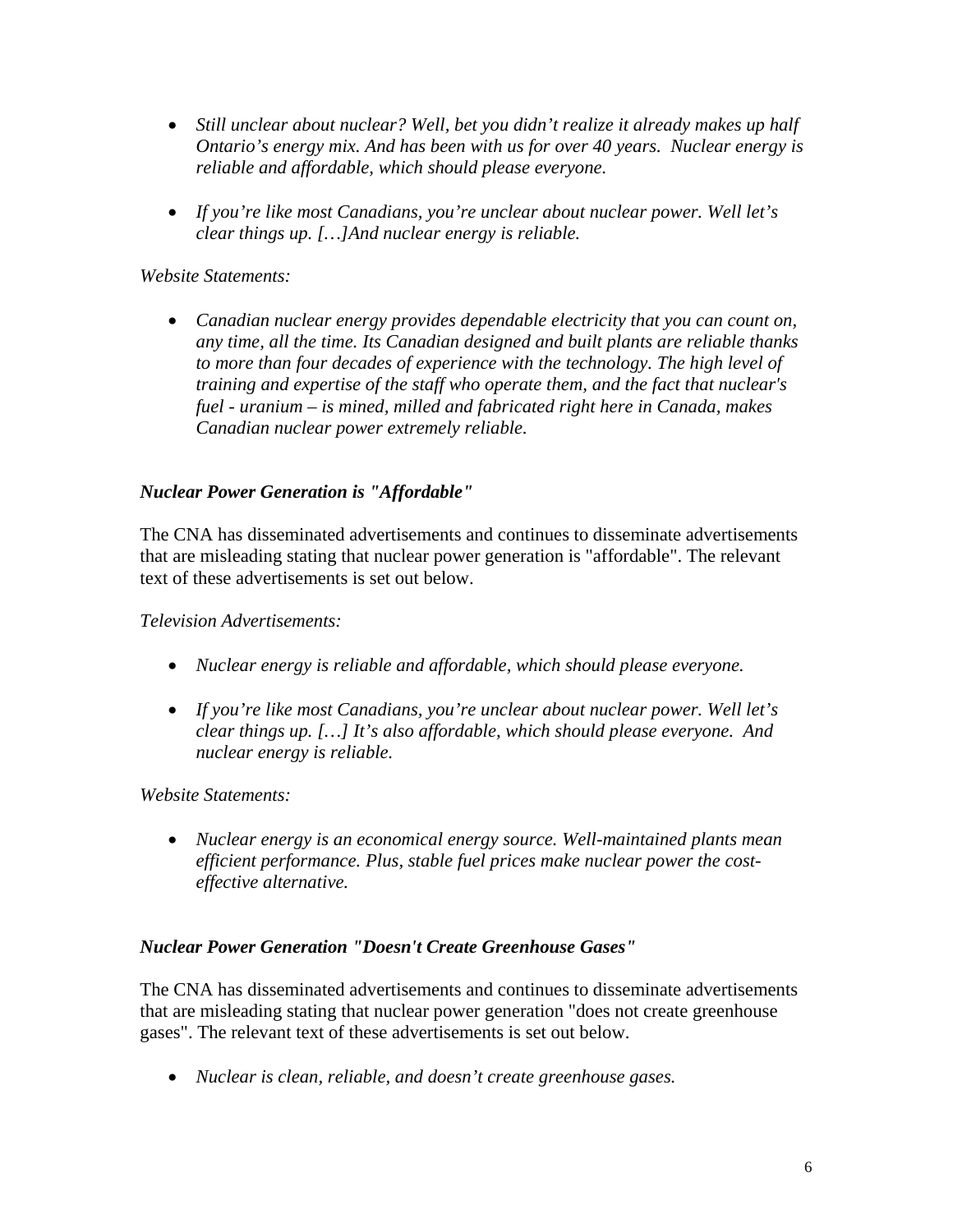## *"Nuclear Keeps the Air Clean"*

The CNA has disseminated advertisements and continues to disseminate advertisements that are misleading stating that nuclear power generation "keeps the air clean". The relevant text of these advertisements is set out below.

• *Still unclear about nuclear? Well, bet you didn't realize it already makes up half Ontario's energy mix. And has been with us for over 40 years. Nuclear energy is reliable and affordable, which should please everyone. Best of all, nuclear keeps the air clean. So, we can breathe easier.*

# *Nuclear is subject to "stable fuel prices"*

The CNA has disseminated advertisements and continues to disseminate advertisements that are misleading stating that nuclear power generation is subject to "stable fuel prices". The relevant text of these advertisements is set out below.

*Website Statements:* 

• *Nuclear energy is an economical energy source. Well-maintained plants mean efficient performance. Plus, stable fuel prices make nuclear power the costeffective alternative.*

Each of these advertisements is available online at <http://www.cna.ca>.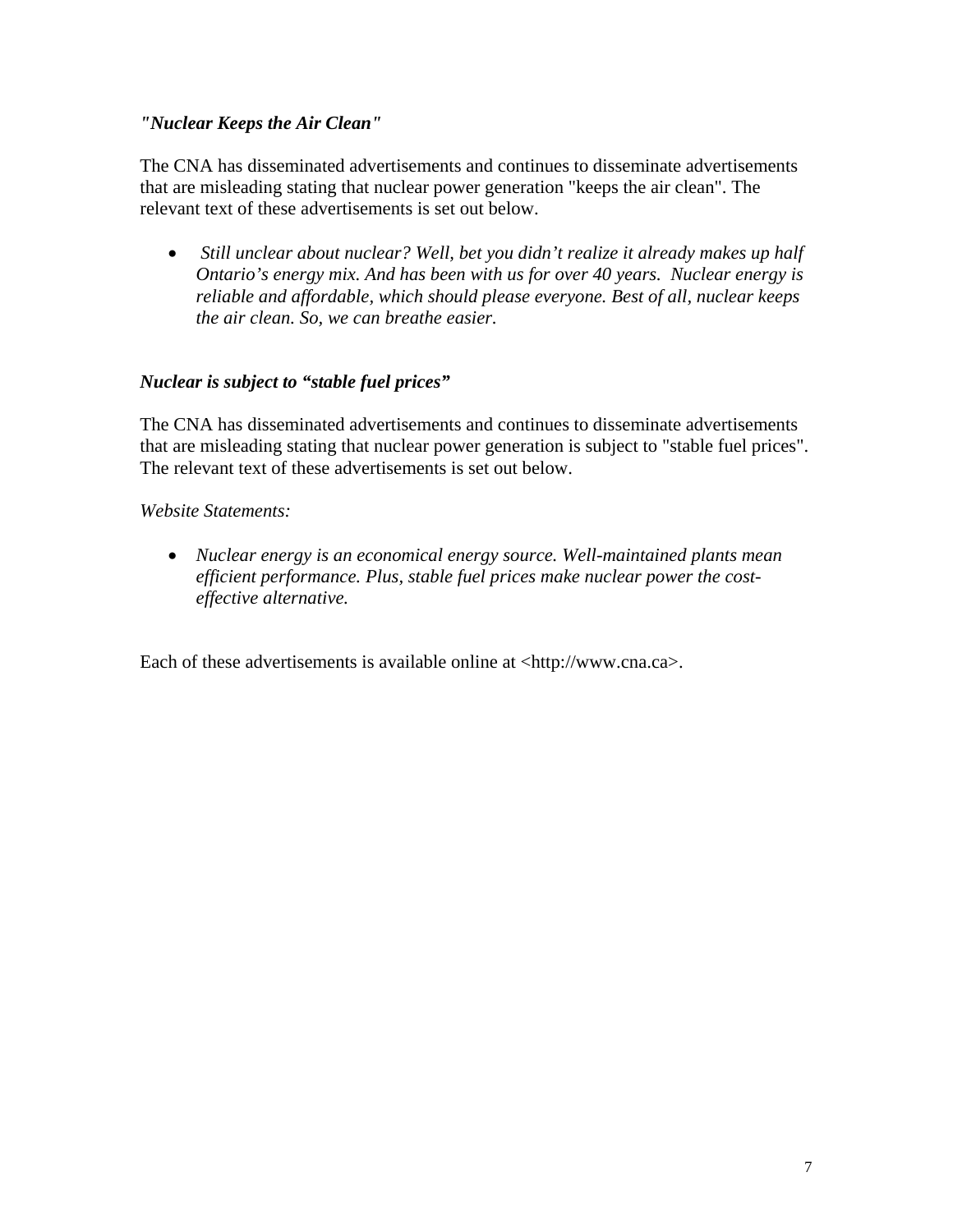# • *Texts of the CNA Television Messages*

# **Television Message No. 1**

*This year, Ontario will decide on its future energy mix. The reality is the equivalent of 80% of our current power capacity will soon need replacing. Nuclear will continue to play a leading role in the mix. Nuclear is clean, reliable, and doesn't create greenhouse gases. It's been with us over 40 years, already supplies 51% of our electricity, and must gear up now to help power the years ahead.* 

*A message from the Canadian Nuclear Association. More power to you.*

# **Television Message No. 2**

*This year, Ontario will decide on its future energy mix. The reality is the equivalent of 80% of our current power capacity will soon need replacing. Conservation, renewables and hydro can help. But nuclear will continue to play a leading role. Nuclear is clean and reliable. It's been with us over 40 years, already supplies 51% of our electricity, and must gear up now to help power the years ahead.* 

*A message from the Canadian Nuclear Association. More power to you.*

# **Television Message No. 3**

*Still unclear about nuclear? Well, bet you didn't realize it already makes up half Ontario's energy mix. And has been with us for over 40 years. Nuclear energy is reliable and affordable, which should please everyone. Best of all, nuclear keeps the air clean. So, we can breathe easier.* 

*To learn more visit cna.ca and get clear about nuclear.* 

*A message from the Canadian Nuclear Association. More power to you.*

# **Television Message No. 4**

*If you're like most Canadians, you're unclear about nuclear power. Well let's clear things up. For one thing it's clean, so you can breathe easier. It's also affordable, which should please everyone. And nuclear energy is reliable. As long as our energy needs keep increasing, nuclear will keep playing an important part in our total energy mix.* 

*To learn more visit cna.ca and get clear about nuclear energy.* 

*A message from the Canadian Nuclear Association. More power to you.*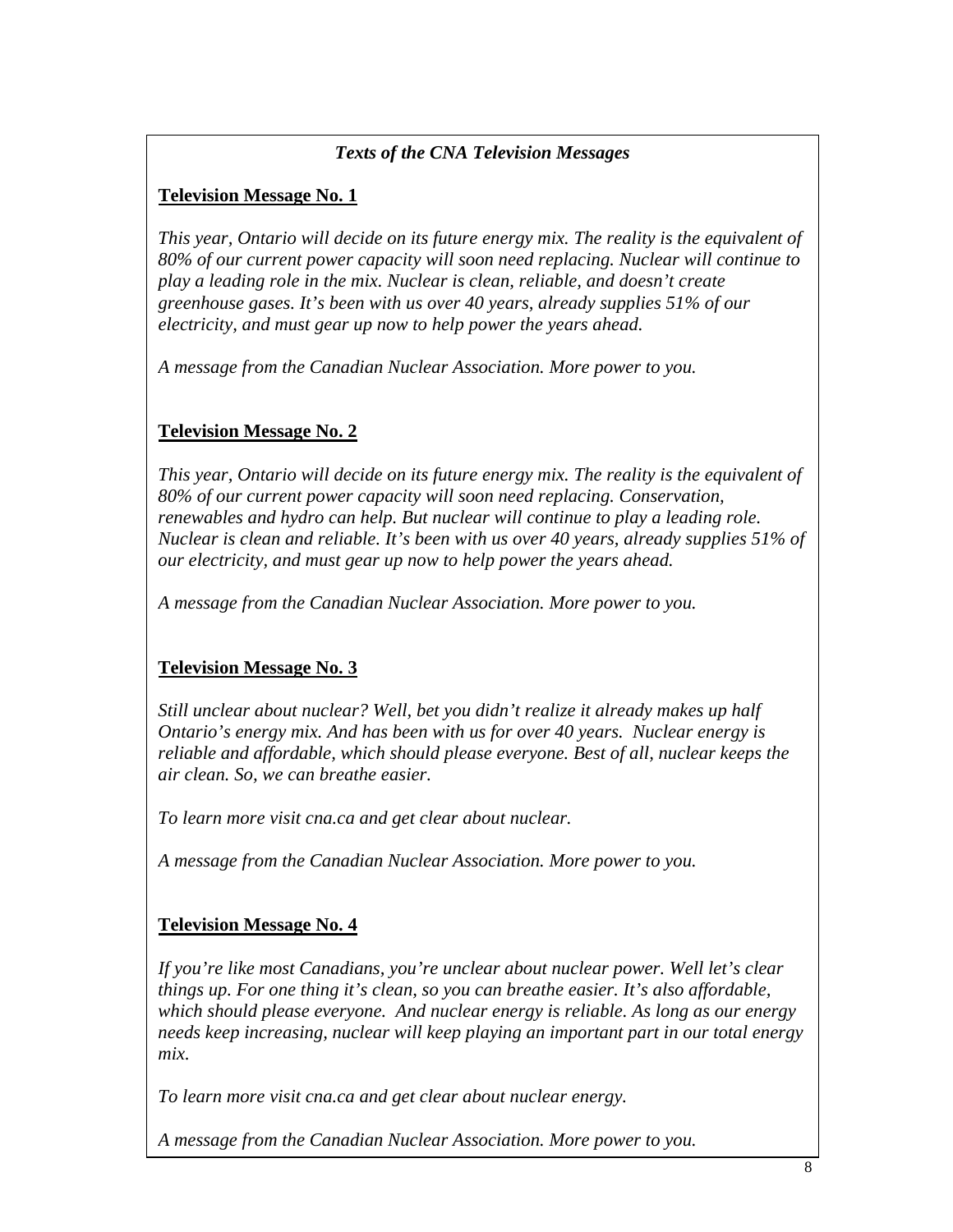# *III. ANALYSIS*

The Applicants submit that each of the foregoing representations is materially false or misleading. The Applicants believe that the ads materially mislead the public by conveying a false impression regarding the risks and adverse effects of nuclear power generation. The following analysis of the claims made by the CNA is based on the findings of the Pembina Institute's December 2006 report, *Nuclear Power in Canada: An Examination of Risks, Impacts and Sustainability*, and other sources. A copy of the Pembina Institute report is enclosed as supporting documentation to this application.

In examining the environmental and health risks and impacts of electricity sources, it is important to consider that the most significant risks and impacts may occur at locations other than the point of electricity generation. For this reason, the Pembina Institute's study examined environmental and health impacts at all stages of the nuclear energy production process, including uranium mining and milling, uranium refining, conversion and fuel production, power plant operation and waste fuel management. This approach is consistent with the Institute's overall practice in examining the risks and impacts associated with different energy sources. It is important to note that the CNA's claims with respect to nuclear power are absolute in nature, and not relative to other potential energy sources.

# *"Clean"*

Nuclear power, like other non-renewable energy sources, has severe environmental impacts. Each stage of the nuclear energy production process generates large amounts of uniquely difficult-to-manage wastes that are radioactive and otherwise extremely hazardous that will require perpetual care, effectively imposing costs and risks arising from current energy consumption on to future generations. The process also has severe impacts on surface water and groundwater water quality through a range of radioactive and hazardous pollutants, and results in releases to the atmosphere of a wide range of criteria, radioactive and hazardous pollutants and greenhouse gases (GHGs).

By comparison, low-impact energy sources, such as wind power, are associated with the generation of virtually no hazardous waste streams, releases of pollutants to surface and ground waters or to the atmosphere other than those related to the manufacturing and transportation of generating equipment.

The key impacts of nuclear power in Canada identified in the Pembina Institute study include the following:

# *Waste Generation*

Major waste streams arise at each stage of the nuclear power production process. The key waste streams include the following: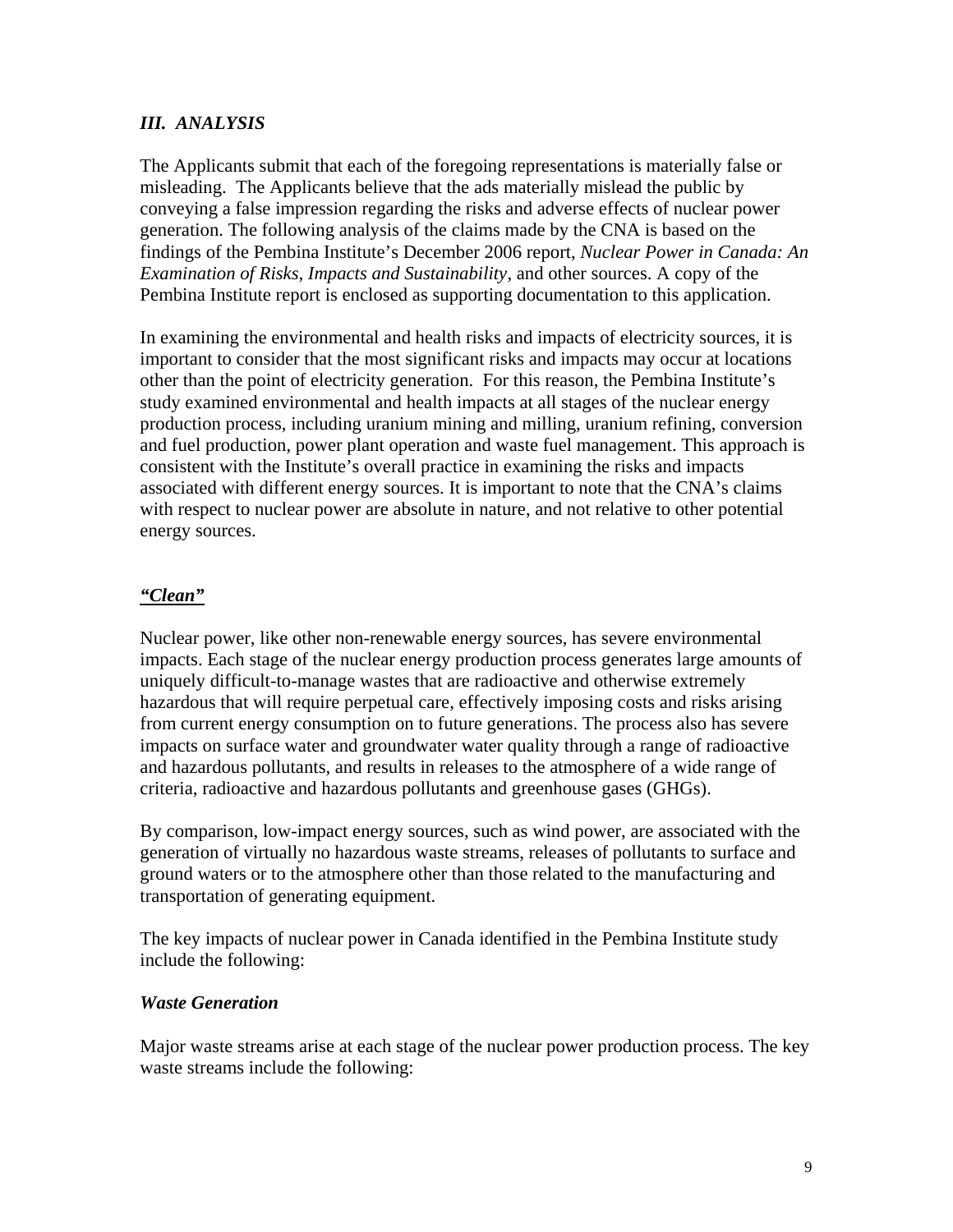## *Uranium mining and milling*

- An estimated 575,000 tonnes of tailings per year, of which 90–100,000 tonnes can be attributed to uranium production for domestic energy purposes.<sup>3</sup> Uranium mill tailings are acidic or potentially acid generating, and contain a range of long-lived radionuclides,<sup>4</sup> heavy metals<sup>5</sup> and other hazardous contaminants.<sup>6</sup>
- Waste rock production may be as high as 18 million tonnes per year, of which 2.9 million tonnes can be attributed to mining for domestic energy production purposes.7 Waste rock from uranium mining operations may also contain radionuclides, heavy metals and be acid generating.
- It is estimated that there are more than 213 million tonnes of uranium mine tailings in facilities in Canada.<sup>8</sup> The safety and environmental hazards associated with waste rock and tailings from uranium mining operations are such that they require perpetual care.<sup>9</sup>

## *Refining and conversion operations*

• International Atomic Energy Agency (IAEA) studies<sup>10</sup> suggest that nearly 1,000 tonnes of solid wastes and  $9,000 \text{ m}^3$  of liquid wastes are produced per year as a result of uranium refining, conversion and fuel production for domestic energy generation purposes in Canada.<sup>11</sup> Information on the precise character and fate of these wastes is not publicly available.

## *Power plant operation*

 $\overline{a}$ 

• Approximately 85,000 waste fuel bundles are generated by Canadian nuclear reactors each year. Waste nuclear fuel is an extremely hazardous material, being highly radioactive, and also containing chemically toxic elements, such as heavy

<sup>3</sup> Based on processing of 587,000 tonnes of uranium ore and 18 kg uranium per tonne of ore, and 16 per cent of production for domestic fuel consumption. See Natural Resources Canada, "Canada's Uranium Industry 2004", accessed at <http://www2.nrcan.gc.ca/es/erb/erb/english/View.asp?x=454&oid=967>. Environment Canada, *Priority Substances List Assessment Report. Releases of Radionuclides from* 

*Nuclear Facilities (Impact on Non-human Biota)* (Ottawa: Government of Canada, May 2003).

<sup>&</sup>lt;sup>5</sup> "Heavy metals" include such elements as mercury, lead, arsenic, nickel and cadmium, which have been classified as toxic substances for the purposes of the *Canadian Environmental Protection Act*, 1999.

WISE Uranium Project, "Uranium Mill Tailings Deposits", accessed at <http://www.wiseuranium.org/uwai.html#TAILCHAR>.

<sup>7</sup> Based on estimates in S. Frost, "Waste Management in the Uranium Mining Industry" in *The Uranium Institute: Twenty Third Annual International Symposium* 1998, accessed at <http://www.world-

nuclear.org/sym/1998/frost.htm> and production figures provided in Natural Resources Canada, "Canada's Uranium Industry 2004."

<sup>8</sup> Low Level Radioactive Waste Management Office, *Inventory of Radioactive Waste in Canada 2004*  (Ottawa: Natural Resources Canada, 2004).

<sup>9</sup> Auditor General of Canada, "Federal Radioactive Waste Management," *1995 Report to the House of Commons*, paragraph 3.129.<br><sup>10</sup> IAEA. *Minimization of Waste from Uranium Purification, Enrichment and Fuel Fabrication.* IAEA-

TECDOC-1115 (Vienna: IAEA, 1999), accessed at <http://www-<br>pub.iaea.org/MTCD/publications/PDF/te\_1115\_prn.pdf>.

<sup>&</sup>lt;sup>11</sup> Based in domestic requirement of 1650 tonnes of uranium. See Natural Resources Canada, "Canada's Uranium Industry 2004."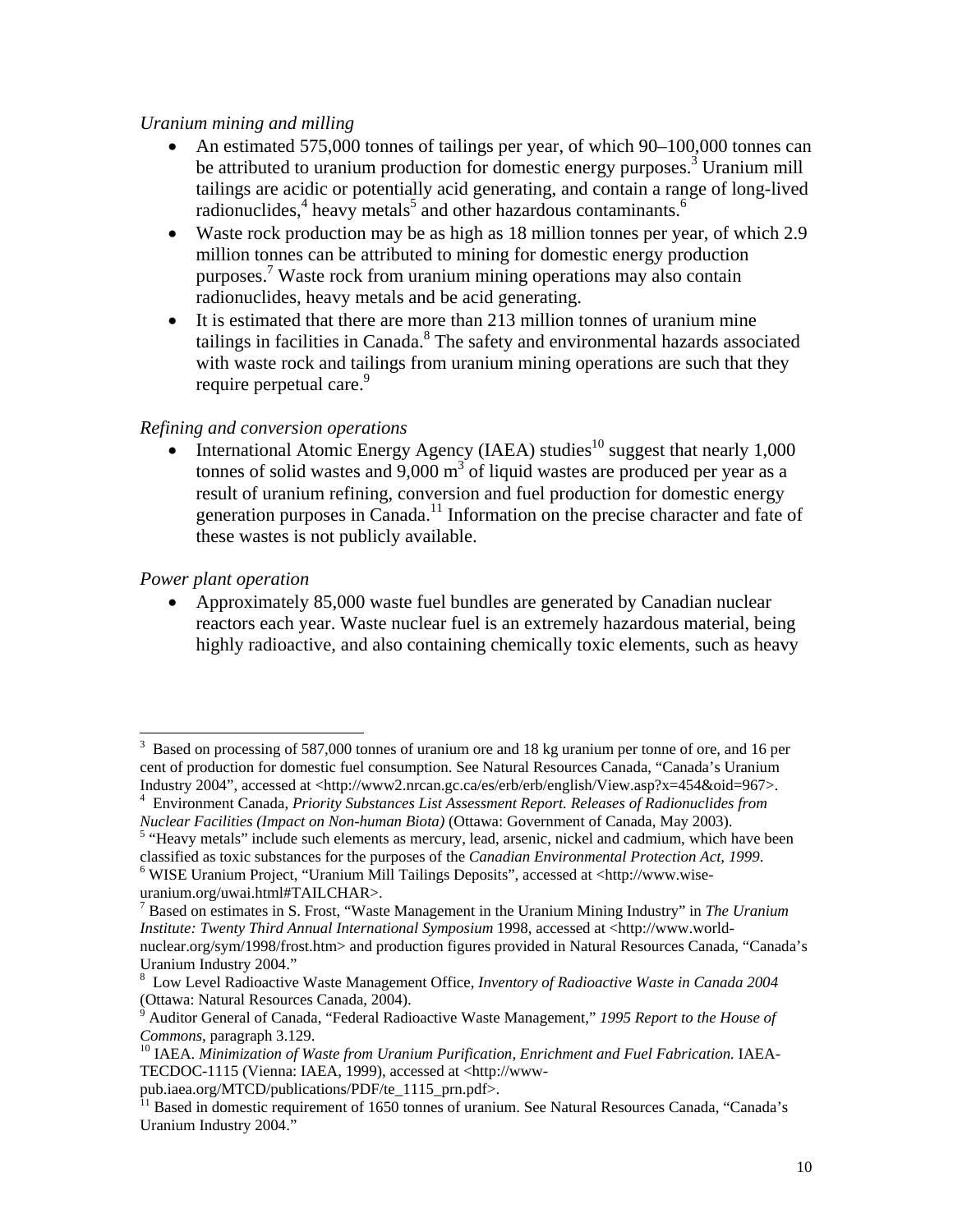metals. As of 2003, 1.7 million bundles were in storage at reactor sites.<sup>12</sup> The Nuclear Waste Management Organization, established under federal legislation in 2002, estimates that these wastes will have to be secured for approximately one million years for safety, environmental and security reasons.<sup>13</sup>

- Approximately 6,000 cubic metres of lower level radioactive wastes are generated each year in Ontario as a result of power plant operations, maintenance, and refurbishment.14 A wide range of radiological and hazardous pollutants has been released to the atmosphere as a result of the incineration of these wastes at the Bruce Western Waste Management facility. A new incinerator installed at the facility in 2003 has reduced emissions of hazardous, but not radiological, pollutants.15
- Power plant maintenance and refurbishment also results in the generation of substantial amounts of additional hazardous wastes, including heavy metals and asbestos.16
- Very large amounts of low-, intermediate- and high-level radioactive wastes will be produced as a result of the eventual decommissioning of refining, conversion and fabrication facilities and power plants.<sup>17</sup>

## *Water Quality Impacts*

 $\overline{a}$ 

Severe contamination of surface water and groundwater with radionuclides, heavy metals and other pollutants has arisen from uranium mine tailing management facilities and mine and mill operations. Reported discharges to surface waters from uranium mines and mills in Canada in 2003 included over 1,500 kg of uranium, 860 kg of molybdenum, 70 kg of arsenic, 185 kg of nickel, 40 kg of selenium, and 10 tonnes of ammonia.<sup>18</sup>

Concentrations of major ions (potassium, magnesium, bicarbonate, chloride, calcium, sodium and sulphate) ranging from 10 to 200 times the levels of un-impacted groundwater have been found in areas near uranium mine tailings management facilities.<sup>19</sup> Effluent from uranium mines and mills was found by Health Canada and Environment Canada to be 'toxic' for the purposes of the *Canadian Environmental* 

<sup>16</sup> Environment Canada National Pollutant Release Inventory Data, obtained through on-line searchers, accessed at  $\langle$ http://www.ec.gc.ca/pdb/query-comm/community portal e.cfm>.

<sup>&</sup>lt;sup>12</sup> NWMO, "Fact Sheet: Nuclear Fuel Waste in Canada", accessed at

<sup>&</sup>lt;http://www.nwmo.ca/adx/asp/adxGetMedia.asp?DocID=177,20,1,Documents&MediaID=406&Filename= Fact Sheet 2 Waste.pdf>.

<sup>&</sup>lt;sup>13</sup> NWMO, Asking the Right Questions? The Future Management of Canada's Used Nuclear Fuel, (Toronto: NWMO, 2003).

<sup>&</sup>lt;sup>14</sup> M. Garamszeghy (Ontario Power Generation, Nuclear Waste Management Division), "Low and Intermediate Level Waste Generated by Ontario Nuclear Power Plants, 1999–2003," personal communication (2005).

<sup>&</sup>lt;sup>15</sup> Ontario Power Generation, Response to Access to Information Request 060019 (August 28, 2006).

<sup>&</sup>lt;sup>17</sup> See generally, Canadian Nuclear Safety Commission, "Regulatory Guide G-219: Decommissioning Planning for Licensed Activities."

<sup>&</sup>lt;sup>18</sup> Based on Data from Cameco Corporation, 2004 Annual Operations Reports, McArthur River, Rabbit Lake and Key Lake mines.

<sup>19</sup> Canadian Nuclear Safety Commission (2003) *Comprehensive study report: Cluff Lake Decommissioning*  Project, accessed at <http://www.ceaa-acee.gc.ca/010/0003/0019/report\_e.htm>.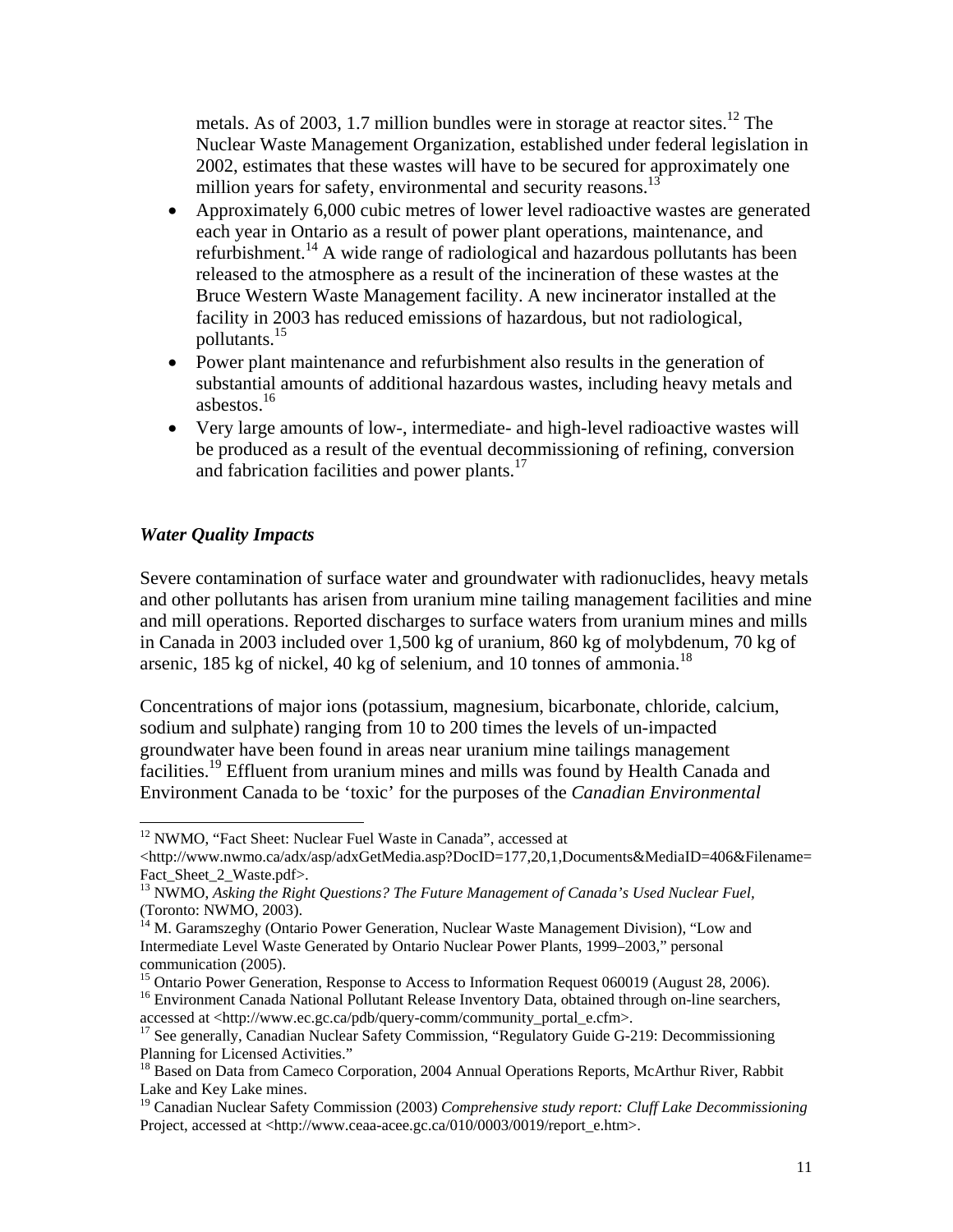*Protection Act* in 2004.<sup>20</sup> This makes the nuclear sector one of only three industrial sectors whose discharges have been found to be 'toxic' for the purposes of CEPA (the other two are pulp mills using bleaching processes, and textile mills using wet processing). $^{21}$ 

Routine and accidental releases of radionuclides to surface waters occur in the course of power plant operations, with tritium oxide and carbon-14 being the key radioactive pollutants of concern.<sup>22</sup> Groundwater contamination with tritium has also occurred at the Pickering generating facility in Ontario.<sup>23</sup>

Ontario's nuclear power plants are the leading source of discharges of hydrazine, an extremely hazardous pollutant,<sup>24</sup> to surface waters in Canada.<sup>25</sup> Nuclear generating facilities have also been sources of discharges of metals (copper, zinc, and chromium) and ammonia to surface waters.26 Minor discharges of ammonia, nitrates and phosphorous to surface waters occur from refining and conversion facilities, along with discharges of approximately 4 kg of uranium per year.<sup>27</sup>

Atmospheric releases of pollutants associated with nuclear power production are discussed below in relation to the claims that nuclear power "doesn't create greenhouse gases" and "keeps the air clean."

## *"Reliable"*

 $\overline{a}$ 

Ontario's CANDU nuclear generating stations have been plagued by poor performance. The performance of nuclear generating stations is best described by capacity factors, or actual electricity production expressed as a percentage of what the generating station could have produced had it operated at full capacity for the entire period (i.e. if there had been no maintenance outages). Table 1 lists the capacity factors of Ontario's nuclear generating stations between 1990 and 2004.

<sup>&</sup>lt;sup>20</sup> Environment Canada, *Priority Substances List Assessment Report. Releases of Radionuclides from Nuclear Facilities (Impact on Non-human Biota) (Ottawa: Government of Canada, May 2003).* 

<sup>&</sup>lt;sup>21</sup> Department of Justice, *Canadian Environmental Protection Act*, 1999, Schedule 1.<br><sup>22</sup> CNSC, *Radioactive Release Data from Nuclear Generating Stations 1994–2003, INFO-0210 (Revision 12)* (Ottawa: CNSC, January 2005), accessed at

<sup>&</sup>lt;http://www.nuclearsafety.gc.ca/pubs\_catalogue/uploads/I0210r12\_e.pdf>.

<sup>&</sup>lt;sup>23</sup> Sierra Club of Canada, "Take Action: Say No to Nuclear Power in Ontario" (April 20, 2006), accessed at <http://sierraclub.ca/national/getinvolved/item.shtml?x=925>.

<sup>&</sup>lt;sup>24</sup> For toxicity information on hydrazine see <http://www.scorecard.org/chemical-profiles/>.<br><sup>25</sup> Environment Canada National Pollutant Release Inventory Data, obtained through on-line searches, accessed <http://www.ec.gc.ca/pdb/query-comm/community\_portal\_e.cfm>.<br><sup>26</sup> Review Team, Evaluation of Emission from Ontario Hydro Admiralty Brass Condensers to the Great

Lakes (Toronto: Ontario Hydro Nuclear, June 1997).

 $27$  Environment Canada National Pollutant Release Inventory Data, obtained through on-line searches, accessed at <http://www.ec.gc.ca/pdb/query-comm/community\_portal\_e.cfm> and facility compliance reports.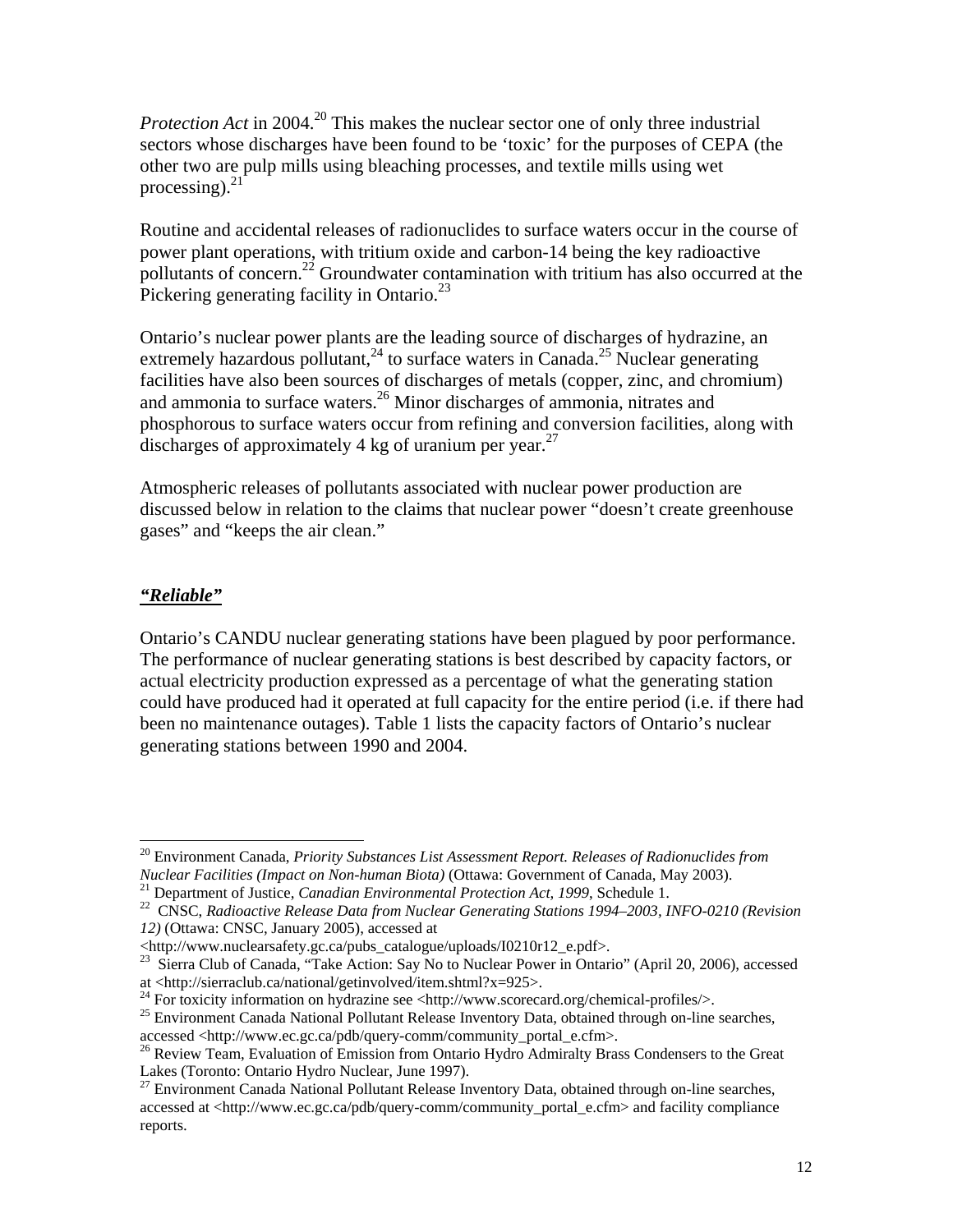|         | <b>Pickering A</b> | <b>Pickering B</b> | <b>Bruce A</b> | <b>Bruce B</b> | <b>Darlington</b> |
|---------|--------------------|--------------------|----------------|----------------|-------------------|
| 1990    | 39.6               | 77.7               | 48.2           | 81.1           | n/a               |
| 1991    | 55.9               | 89.7               | 64             | 88             | n/a               |
| 1992    | 61.3               | 74.1               | 55.9           | 78.3           | n/a               |
| 1993    | 80.3               | 81.6               | 34.3           | 67.2           | 81.7              |
| 1994    | 71.7               | 84.6               | 48.7           | 80.4           | 86.9              |
| 1995    | 41.7               | 83.4               | 52.9           | 77.2           | 90.1              |
| 1996    | 36.3               | 50.1               | 58.9           | 82.6           | 84.4              |
| 1997    | 72.5               | 59.1               | 39.3           | 78.5           | 61.5              |
| 1998    | $\theta$           | 72.7               | 85.6           | 70.2           | 85.4              |
| 1999    | $\theta$           | 77                 | $\theta$       | 75             | 83.3              |
| 2000    | $\theta$           | 56.9               | $\theta$       | 80.3           | 86.8              |
| 2001    | $\theta$           | 73.2               | $\theta$       | 80.3           | 85.6              |
| 2002    | $\Omega$           | 80.9               | $\theta$       | 75             | 90.2              |
| 2003    | $70.3^{32}$        | 67.8               | n/a            | 85             | 81.7              |
| Average | 37.8               | 73.4               | 37.5           | 78.5           | 83.4              |

**Table 1: Average Capacity Factors at Nuclear Generating Stations, 1990– 200328,29,30,31** 

Note: 'n/a' indicates that the measurement is not applicable.

Between 1990 and 1996, Ontario's nuclear generating stations experienced particularly poor performance. The Pickering A station had an average capacity factor of 55 percent during this time and the Bruce A station had an average capacity factor of 52 percent. Capacity factors for Bruce B and Pickering B were 77 percent and 79 percent, respectively. The expected capacity factor for the Ontario CANDU reactor fleet was in the range of 86 per cent. $33$ 

## *"Affordable"*

 $\overline{a}$ 

As shown in Table 2, the actual construction costs of all five of Ontario's nuclear generating stations significantly exceeded their original estimated costs.

 $^{28}$  Nucleonic Week, "Gross Generation by Reactor Type and Vendor" (February 12, 2004).

<sup>29</sup> OPG, 2004. *2004 Performance Report for Pickering Nuclear*, accessed at

<sup>\</sup>ttp://www.opg.com/ops/reportcards/Pick04\_YE.pdf>.<br><sup>30</sup> OPG, 2004. *2004 Performance Report for Darlington Nuclear*, accessed at <br>\ttp://www.opg.com/ops/reportcards/Darl04\_YE.pdf>.

<sup>&</sup>lt;sup>31</sup> Bruce Power, 2002. *Annual Review*, accessed at

<sup>&</sup>lt;http://www.brucepower.com/bpcms\_web/uc/GetDocument.aspx?docid=947>.<br><sup>32</sup> The given capacity factor is for Reactor 4, the only functional reactor in 2003.<br><sup>33</sup> A projected capacity factor of 86 per cent underlay the 1997 O Plan, cited in Ernst and Young, *Ontario Hydro Nuclear Asset Optimization Plan Assessment of Financial Estimates* (Toronto: September 7, 1997), pg.11.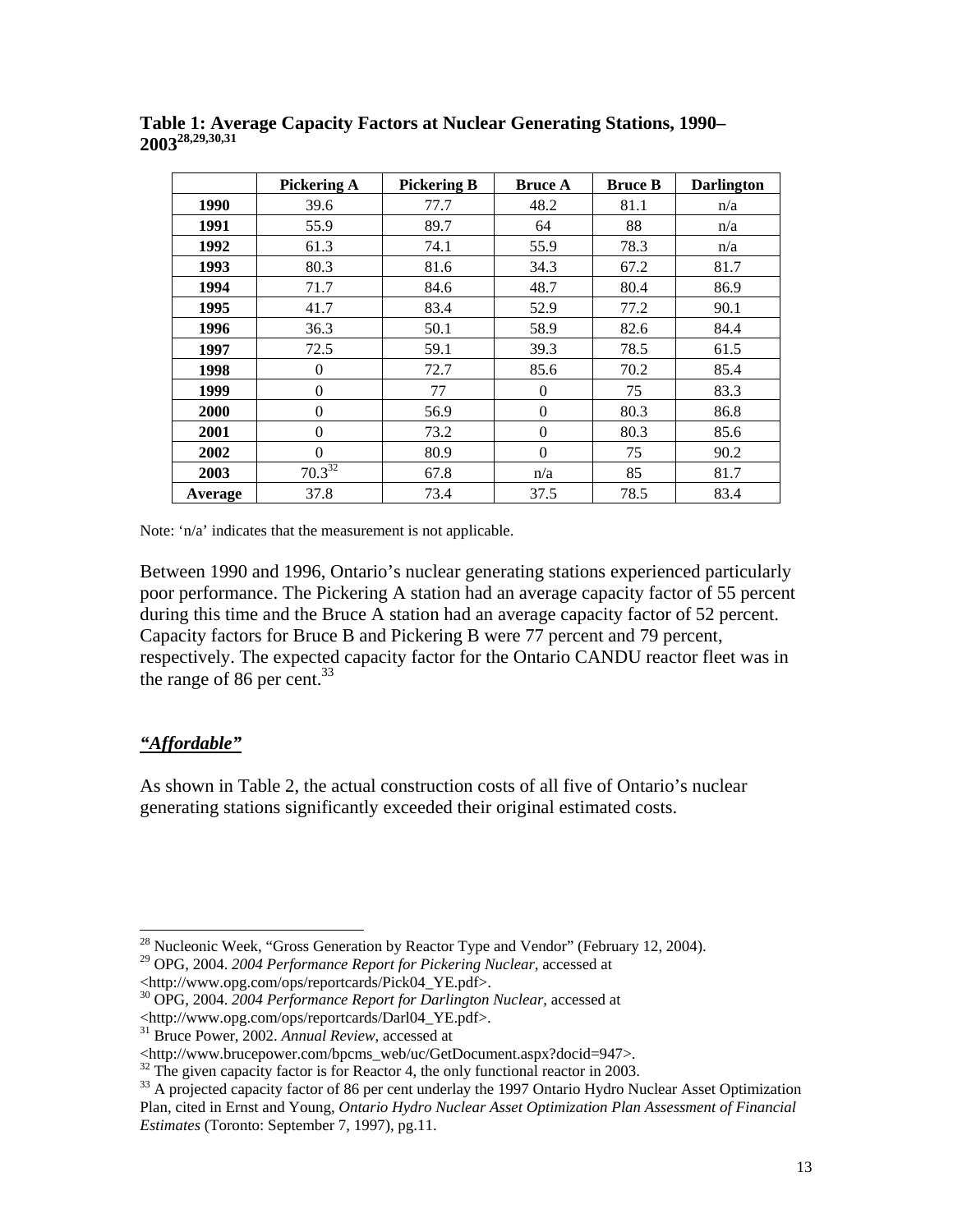| <b>Nuclear Generating Station</b> | <b>Estimated Capital</b> | <b>Actual Capital Cost</b> | Per Cent |
|-----------------------------------|--------------------------|----------------------------|----------|
|                                   | Cost (\$billions)        | (\$billions)               | Overrun  |
| Pickering A                       | $0.508(1965\$            | $0.716(1971\$              | 40       |
| <b>Pickering B</b>                | 1.585 (1974\$)           | 3.846 (1986\$)             | 140      |
| <b>Bruce A</b>                    | 0.930 (1969\$)           | $1.8$ (\$ of the year)     | 90       |
| <b>Bruce B</b>                    | 3.929 (1976\$)           | 5.994 (\$ of the year)     | 50       |
| <b>Darlington</b>                 | 3.950 (1978\$)           | 14.4 (1993\$)              | 270      |
|                                   | 7.4 (1993\$) projected   |                            |          |
|                                   | from estimate in 1981    |                            |          |

|  |  |  |  |  |  | Table 2: Cost Overruns for Ontario Nuclear Generating Stations <sup>34,35,36,37,38,39</sup> |
|--|--|--|--|--|--|---------------------------------------------------------------------------------------------|
|--|--|--|--|--|--|---------------------------------------------------------------------------------------------|

All of the Ontario nuclear facility refurbishment projects have also been subject to major cost overruns.

## Table 3: Performance Record and Restart Costs for Pickering A and Bruce A<sup>40,</sup> **41,42,43,44**

| <b>Reactor</b>     | Date of<br><b>Closure for</b><br><b>Maintenance</b> | <b>Date of Restart</b> | <b>Estimated Restart</b><br>Cost (\$billions) | <b>Actual Cost of</b><br><b>Restart</b><br>(\$billions) |
|--------------------|-----------------------------------------------------|------------------------|-----------------------------------------------|---------------------------------------------------------|
| <b>Pickering 1</b> | 1997                                                | 2005                   | $0.213$ million <sup>45</sup>                 | $1.016^{46}$                                            |
| Pickering 2        | 1997                                                | Uneconomical           |                                               |                                                         |
| Pickering 3        | 1997                                                | Uneconomical           |                                               |                                                         |
| <b>Pickering 4</b> | 1996                                                | 2003                   | 0.458 (1999)                                  | 1.25                                                    |
|                    |                                                     |                        | estimate)                                     |                                                         |

<sup>34</sup> Ontario Hydro, *Demand Supply Plan Hearing Interrogatory No 9.7.62* (February 1991, p.1), cited in M. Winfield, et al, Power for the Future: Towards a Sustainable Electricity System for Ontario.<br><sup>35</sup> Ontario Hydro, A Journalist's Guide to Nuclear Power (1998), cited in M. Winfield et al., Power for the

 $\overline{a}$ 

 $39$  OPG Review Committee, Transforming Ontario's Power Generation Company (March 2004, p. 50), cited in M. Winfield *et al, Power for the Future: Towards a Sustainable Electricity System for Ontario*. <sup>40</sup> Pickering Review Panel, *Report of the Pickering 'A' Review Panel* (December 2003), accessed at

<http://cna.ca/english/Studies/Pickering\_Review\_%2004/pickering\_report\_dec2003\_en.pdf>.

*Future: Towards a Sustainable Electricity System for Ontario.*

<sup>&</sup>lt;sup>36</sup> Ontario Hydro, *Demand Supply Plan Hearing Interrogatory No 9.7.62* (February 1991, attachment 1), cited in M. Winfield et al., Power for the Future: Towards a Sustainable Electricity System for Ontario.

<sup>&</sup>lt;sup>37</sup> Ontario Hydro, *Demand Supply Plan Hearing Interrogatory No* 9.7.62 (February 1991, Attachment 2, p. 2-1), cited in M. Winfield et al., *Power for the Future: Towards a Sustainable Electricity System for Ontario.*

<sup>&</sup>lt;sup>38</sup> OPG, 2005. "Ontario Power Generation Not Proceeding with the Refurbishment of Pickering Units 2 and 3" (Media Release), accessed at <http://www.opg.com/info/news/NewsAug12\_05-NRUnit2and3.asp>.

<sup>&</sup>lt;sup>41</sup> OPG, "Ontario Power Generation Not Proceeding with the Refurbishment of Pickering Units 2 and 3."

<sup>42</sup> J. Spears, "Nuclear power key to future: Bruce chief," *The Toronto Star* (January 30, 2004), cited in M.

Winfield *et al*, *Power for the Future: Towards a Sustainable Electricity System for Ontario.* 43 Ontario Ministry of Energy, 2005. *Media Release* "Government and Bruce Power Reach Agreement to Restart Nuclear Units."

<sup>44</sup> OPG, 2005. "OPG Moving Ahead with Pickering A Unit 1 Return to Service", accessed at <http://www.opg.com/info/news/NewsJuly07\_04.asp>.

<sup>45</sup> Ontario Clean Air Alliance, *Increasing Productivity and Moving Towards a Renewable Future: A New Electricity Strategy for Ontario* (October 2005), p. 15; and OPG, "Ontario Power Generation Reports 2005

<sup>&</sup>lt;sup>46</sup> Including costs of feeder inspection and replacement (\$20 million), not included in original scope. OPG, 2005. "Ontario Power Generation Reports 2005 Third Quarter Financial Results", accessed at <http://www.opg.com/ir/reports/Q3\_05all.pdf>.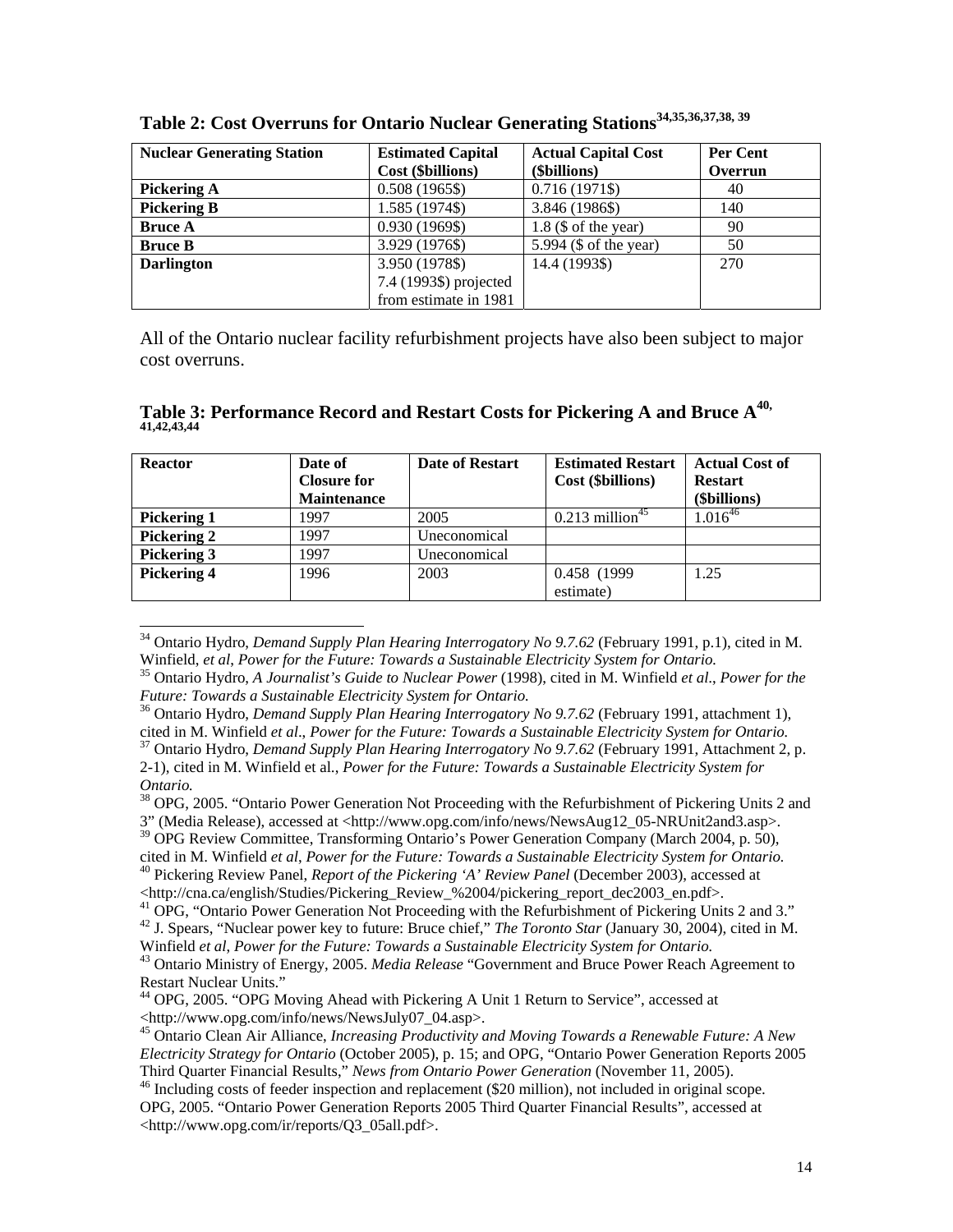| <b>Bruce 1</b> | 1997 | Pending | 4.25         |      |
|----------------|------|---------|--------------|------|
| <b>Bruce 2</b> | 1995 | Pending |              |      |
| <b>Bruce 3</b> | 1998 | 2003    | $0.34(2001\$ | 0.72 |
| <b>Bruce 4</b> | 1998 | 2003    |              |      |

The refurbishment of Pickering Units 2 and 3 has been abandoned by Ontario Power Generation (OPG) as "uneconomical."<sup>47</sup> Under an agreement signed with the Government of Ontario in October 2005, Bruce Power will invest \$4.25 billion to restart Units 1 and 2, refurbish Unit 3 when it reaches the end of its operational life and replace the steam generators in Unit 4. In exchange, the Government of Ontario provided price guarantees for power generated from the Bruce A units, agreed to cover Bruce Power's fuel costs and agreed to share up to 75 per cent of the cost overruns associated with the refurbishment project.<sup>48</sup> Financial guarantees of this nature have not been required by other electricity suppliers.49

When Ontario's electricity sector was restructured in 1999, Ontario Hydro had \$30.5 billion of debt and \$7.6 billion of other liabilities.<sup>50</sup> To keep OPG solvent, \$19.433 billion of Ontario Hydro's accumulated debt or unfunded liabilities associated with electricity generation facilities were transferred to the Ontario Electricity Financial Corporation (OEFC) as "stranded debt" or "unfunded liabilities." Of this amount, \$15.147 billion was nuclear related.<sup>51</sup>

One of the grounds on which the CNA bases its claim of "affordability" is the "stability" of its fuel price. In reality, the price of uranium has increased since the beginning of 2001 by a factor of more than six, from  $US15.98$  per kg  $U_3O_8$  to  $SU5104.72$  per kg in July  $2006$ <sup>52</sup> as shown in the following figure.

 $\overline{a}$ 

 $47$  OPG, "Ontario Power Generation not proceeding with the refurbishment of Pickering A Units 2 and 3." <sup>48</sup> Ontario Ministry of Energy, "Agreement Strengthens reliability of supply and brings on enough new power for one million homes," News Release (October 2005).

<sup>49</sup> Ontario Clean Air Alliance, *Factsheet – The Bruce Power Deal: A Comparative Analysis*, accessed at <http://www.cleanair.web.ca/resource/brucepowerfs3.pdf>. 50 Ontario Electricity Financial Corporation, 1999. "Debt Management", accessed at

<sup>&</sup>lt;http://www.oefc.on.ca/debtmanage.html>.

<sup>51</sup> Ontario Electricity Finance Corporation, *Annual Report, April 1, 1999 to March 31, 2000*, p. 21. The remainder of the debt was related to power purchase contracts.

 $52$  The Ux Consulting Company, LLC, accessed at <http://www.uxc.com>.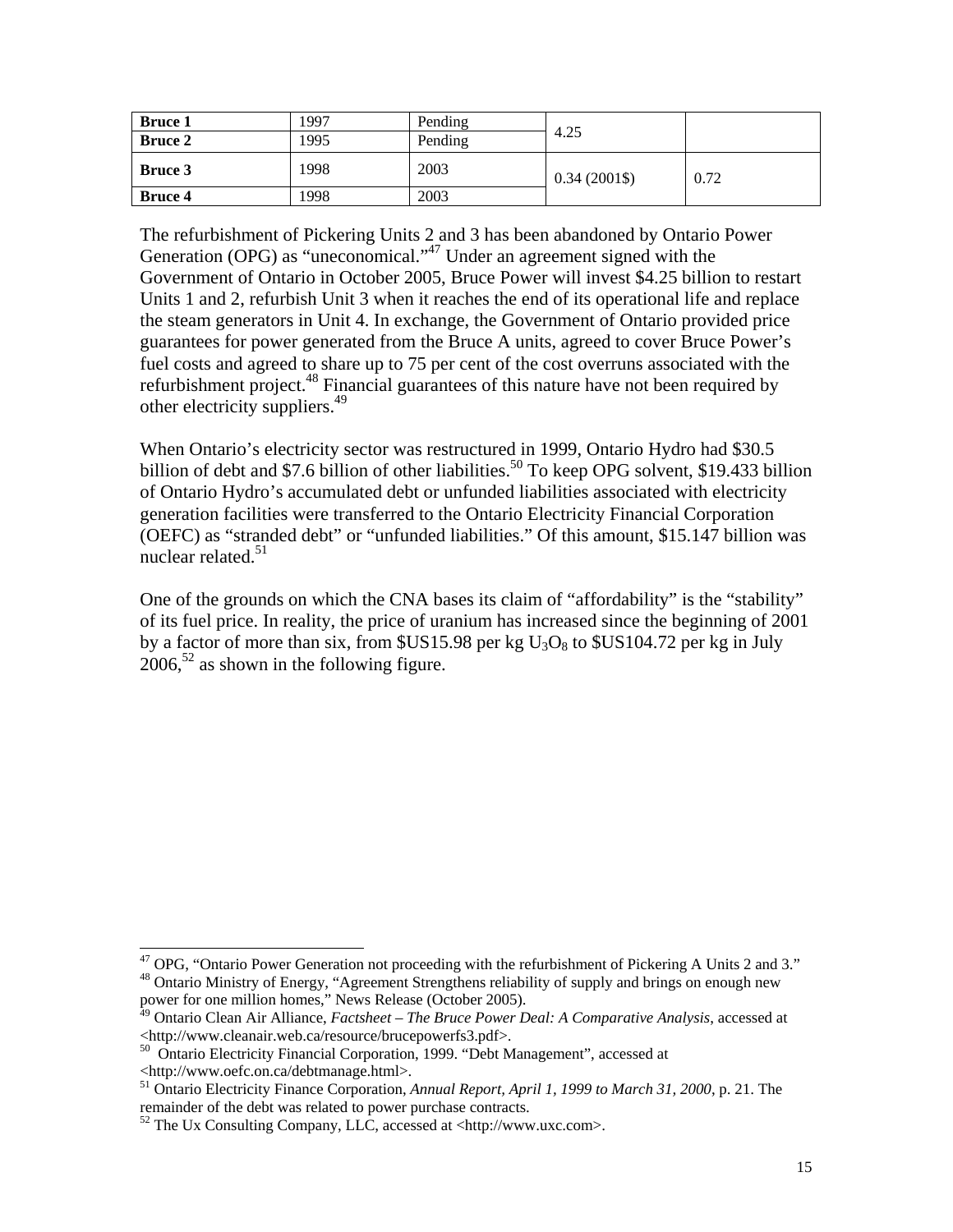**Graph 1: Price of Uranium (\$US/kg U3O8) 53** 



Globally, uranium forecasts to 2008 indicate a shortage as demand outstrips supply, leading to continuing price increases.<sup>54</sup>

In addition, nuclear power has been the beneficiary of extensive direct and indirect subsidies by Canadian governments. It has been estimated that direct federal subsidies to Atomic Energy of Canada since the company's creation in 1952 amount to between \$17.5<sup>55</sup> and \$20.9 billion, with an opportunity cost in the range of \$195 billion.<sup>56</sup> Indirect subsidies, such as the accident liability protection provided through the federal *Nuclear Liability Act* and the absorption by governments of "stranded" nuclear related debts of electricity utilities, further artificially reduce the costs of nuclear power.<sup>57</sup>

These direct and indirect subsidies make direct comparisons of the full economic and societal costs of electricity generated through nuclear energy relative to other energy sources, that are not subject to similar levels of direct and indirect subsidization, difficult. It has been estimated that privately financing a new reactor in Ontario, including realistic

<sup>&</sup>lt;sup>53</sup> Based on data from the Ux Consulting Company, LLC, accessed at <http://www.uxc.com>.

<sup>&</sup>lt;sup>54</sup> Morgan Stanley Equity Research, 2005. "Metals and Mining: Global Insights", accessed at <http://www.alberta-star.com/morganstanley.pdf>.

<sup>55</sup> David H. Martin, *Canadian Nuclear Subsidies: Fifty Years of Futile Funding* (Ottawa: Campaign for Nuclear Phase-Out, 2002).

<sup>&</sup>lt;sup>56</sup> Energy Probe analysis reported in E. Reguly, "Can Ottawa sell off AECL without selling out taxpayer?" *The Globe and Mail* (November 18, 2006).<br><sup>57</sup> On liability issues see N.W. Taylor, and M. Spivak, *Canada's Nuclear Reactors: How Much Safety is* 

*Enough? Interim Report* (The Standing Senate Committee on Energy, the Environment and Natural Resources, June 2001), accessed at <http://www.parl.gc.ca/37/1/parlbus/commbus/senate/com-E/pdfe/interim-enrg-e.pdf>.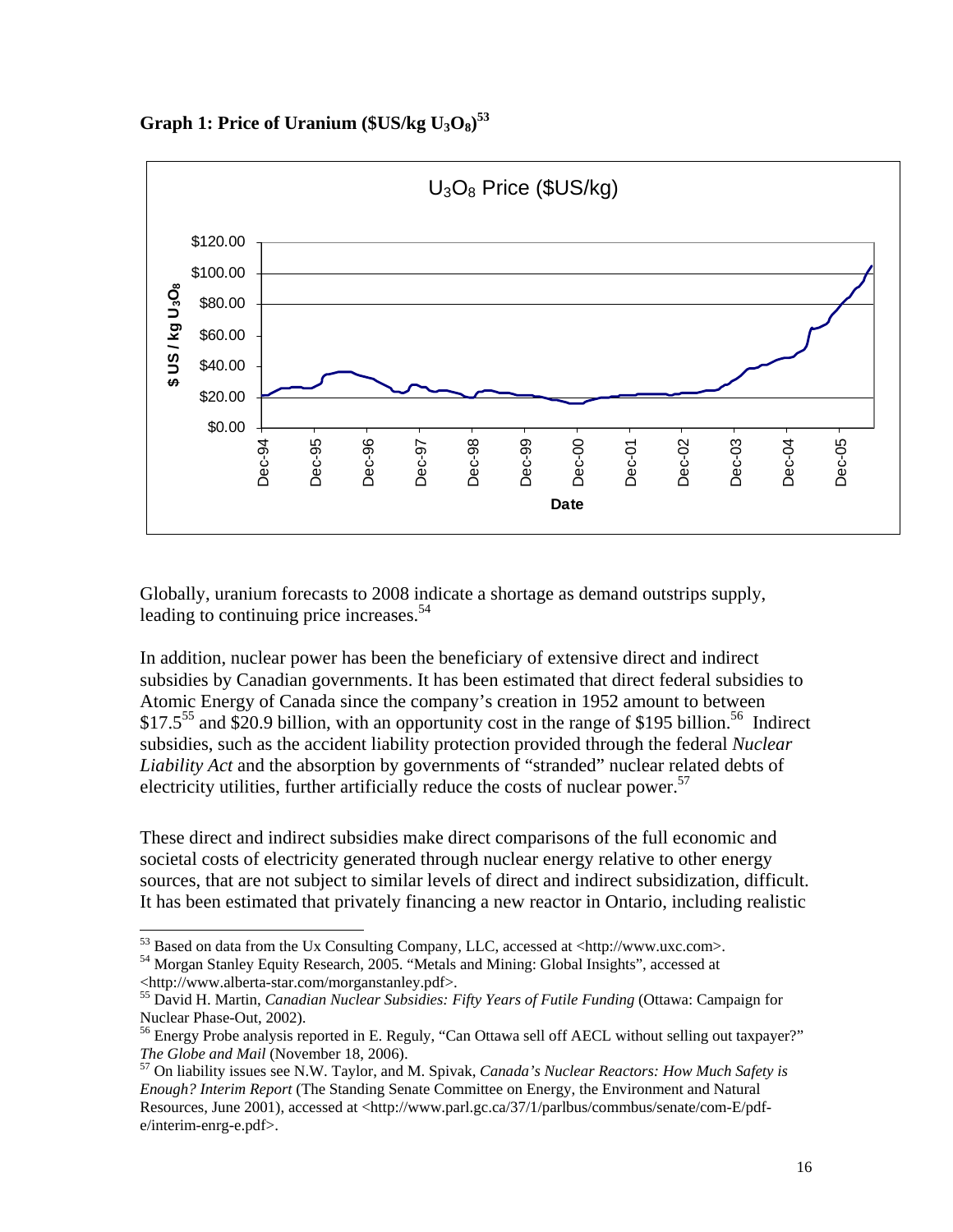expectations of return on capital, would result in an electricity cost per kilowatt-hour of 20.9 cents - three times that of a new combined cycle natural gas fired plant (7 cents), and almost 2.5 times the cost of renewable power  $(8.6 \text{ cents})$ .<sup>58</sup>

## *"Doesn't create greenhouse gases"*

At each stage of the nuclear energy cycle, greenhouse gases (principally carbon dioxide) are generated and emitted. Emissions occur during the construction of the power plant, operation of equipment in the uranium mining process, the milling of uranium ore, mill tailings management activities, and refining and conversion operations. Greenhouse gas emissions also result from the transportation of uranium between milling, refining and conversion facilities and transportation required in the management of waste nuclear fuel and other radioactive wastes.

The Pembina Institute study conservatively estimates that total greenhouse gas emissions in Canada associated with uranium mining, milling, refining, conversion and fuel fabrication are between  $240,000$  and  $366,000$  tonnes of  $CO<sub>2</sub>$ per year. Total emissions associated with the sector, including the emissions associated with power plant construction, are in the range of 468,000 and 594,000 tonnes of  $CO<sub>2</sub>$  per year. Total annual greenhouse gas emissions associated with domestic power production are estimated at between 267,000 and 289,000 tonnes of  $CO<sub>2</sub>$  per year. Details of the basis of these estimates are contained in the study.<sup>59</sup> Other estimates suggest releases of greenhouse gases associated with nuclear power generation in Canada in the range of  $840,000$  tonnes per year.<sup>60</sup>

# *"Nuclear keeps the air clean"*

 $\overline{a}$ 

In addition to release of greenhouse gases, releases of criteria (i.e. sulphur dioxide, nitrogen oxides, particulate matter and volatile organic compounds), radioactive and hazardous air pollutants occur throughout the nuclear energy production process.

<sup>58</sup> Ontario Clean Air Alliance, "High Cost Energy: The Economics of Nuclear Power," *Air Quality Issues Fact Sheet #20* (March 2006).

 $59$  The major sources of information on greenhouse gas emissions related to nuclear power production employed in the study include J. Andseta, M. J. Thompson, J. P. Jarrell, and D. R. Pendergast, *CANDU Reactors and Greenhouse Gas Emissions* (Banff, Alberta: Pacific Basin Nuclear Conference, 1998); Greenhouse gas emissions from truck transport are based on  $2,757$  g  $CO<sub>2</sub>eq/L$ , from Environment Canada, *Canada's Greenhouse Gas Inventory: 1990–2002* (Ottawa: Environment Canada, Greenhouse Gas Division, 2004); 233 g CO<sub>2</sub> emissions/km, from Natural Resources Canada, *Energy Use Data Handbook*, *1990 and 1995 to 2001* (Ottawa: Natural Resources Canada, 2003); Construction related emissions from Senes Consultants Ltd., *Methods to Assess the Impacts on the Natural Environment of Generation Options* (Richmond Hill: Prepared for the Ontario Power Authority, September 2005), pp.8-12.<br><sup>60</sup> Based on estimate of emissions of 12kg CO<sub>2</sub> equivalent per MWh of electricity and total 2003 nuclear

power generation of 70,000,000 MWh. See Ontario Power Authority, *Supply Mix Analysis Report Volume 2* (Toronto: Ontario Power Authority, 2005), Table 2.7.40.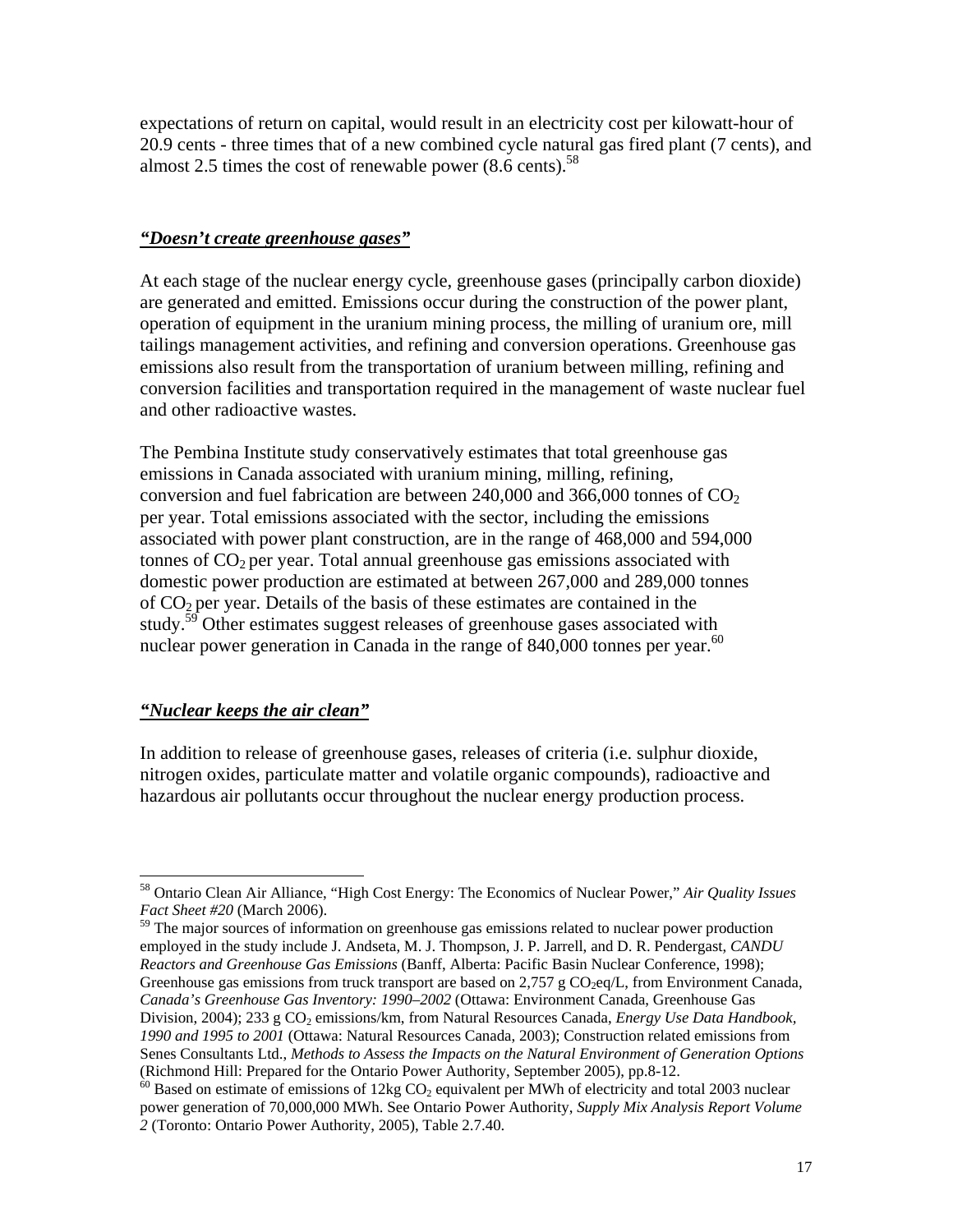# *Radionuclides*<sup>61</sup>

l

A radionuclide is an atom with an unstable nucleus. Radionuclides may occur naturally, but can also be artificially produced.

Four types of radiation are given off by radionuclides: alpha, beta and neutron particles and gamma rays. They are all hazardous, but they differ in their power of penetration. While radioactive elements can give off two or more types of radiation, they generally give off only one.

Alpha particles are positively charged particles. They are the weakest form of ionizing radiation, and can be stopped by a sheet of paper, layer of skin or a few millimetres of air. However, if swallowed or inhaled, alpha particles can be extremely toxic.

Beta particles are fast-moving electrons. They can penetrate paper or skin, and can travel through a few centimetres of human tissue, but can be stopped by a few millimetres of metal.

Neutron particles are highly penetrating particles released by nuclear fission reactions. They can be stopped by thick shields of concrete or water.

Gamma rays are rays of energy somewhat similar to light rays, although they cannot be seen by the naked eye. Gamma rays can penetrate flesh, bone, and metal. It takes one metre of concrete or three metres of water to stop gamma rays.

Radiation loses energy as it passes through matter. The energy is transferred to and excites the atoms of materials it contacts, disturbing the way the material's electrons are arranged or causing the addition or loss of electrons (referred to as "ionizing radiations"). This may cause chemical changes that are harmful to living cells. Even small amounts of radiation can affect the chemistry of healthy cells, causing them to grow in an uncontrolled manner, producing a cancer. Alternatively their genetic structure may be altered, resulting in mutations in future generations. There is strong evidence that radiation has harsher effects on fetuses and young children than on adults.

The hazard to life and health depends on the length of exposure time, the amount of energy emitted by the radiation, and its ability to penetrate body issues. Short-term exposure to very high levels of radiation can cause burns and even death. The most penetrating form of radiation - gamma radiation - is most hazardous externally. Alpha and beta radiation can do less harm externally, but are extremely dangerous if inhaled or ingested and absorbed into particularly sensitive parts of the body, such as bone marrow.

<sup>&</sup>lt;sup>61</sup> Summary of health risks associated with radionuclides adapted from N. Lester, "Radiation" in J. Swaigen and D. Estrin (Eds.), *Environment on Trial: A Guidebook to Ontario Environmental Law and Policy* (Toronto: Emond-Montgomery Publishers and Canadian Institute for Environmental Law and Policy, 1993) pp. 672–673; and Nuclear Waste Management Organization (NWMO), *Asking the Right Questions: The Future of Canada's Used Nuclear Fuel* (Toronto: NWMO, 2003), p.28.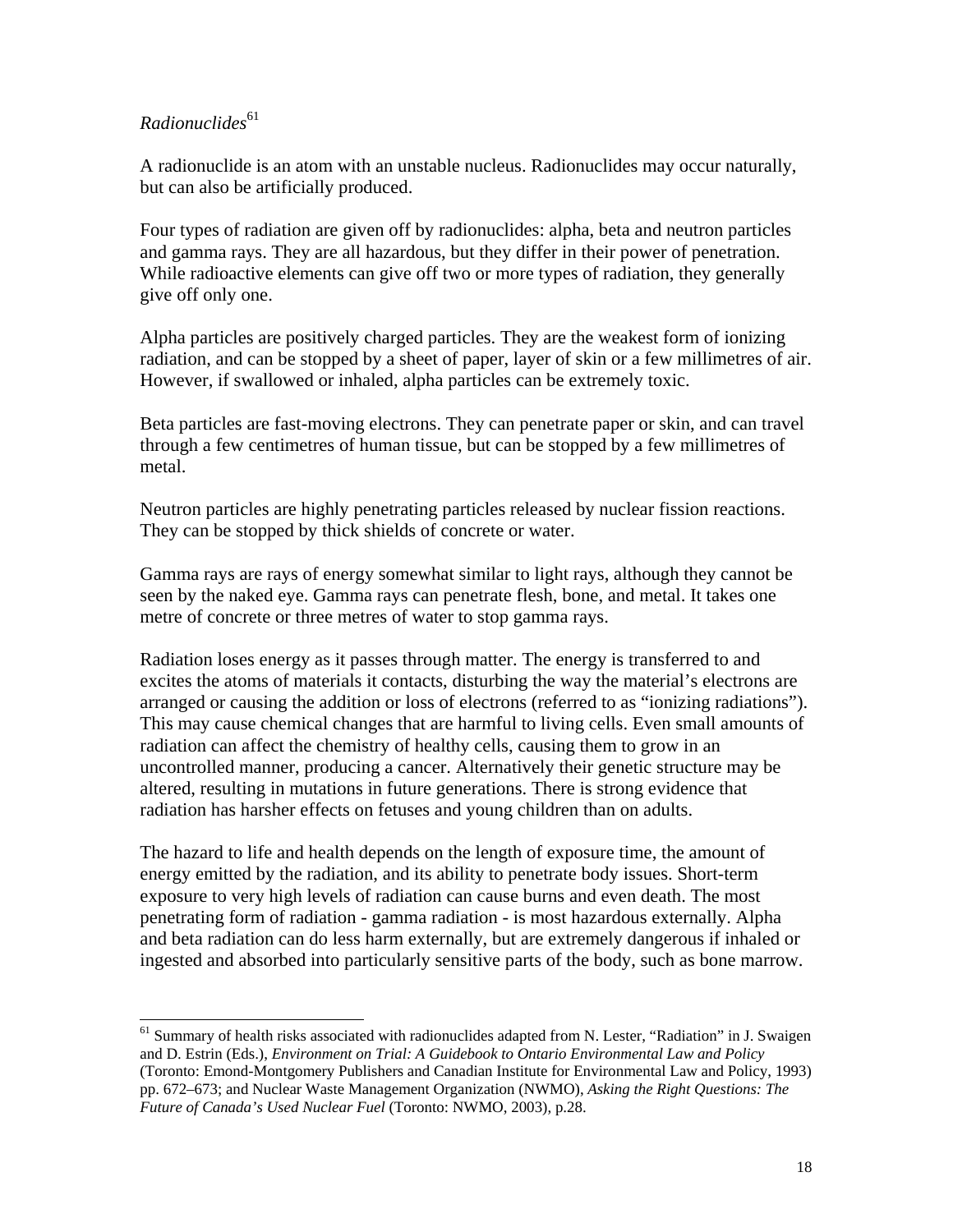The danger also depends on how quickly the radioactive material decays. Radionuclides with short half-lives release more energy in a shorter time than those with longer halflives, causing more immediate chemical and biological changes. Radionuclides with long half-lives emit energy at a lower rate, but can be of more concern than those with short half-lives as they may persist over extremely long time periods - up to millions of years.

The International Agency for Research on Cancer (IARC) lists a number of radionuclides as carcinogenic to human beings, including isotopes produced in uranium mining and milling, fuel production and nuclear power plant operations.<sup>62</sup> More broadly, recent research on the effects of even very low levels of ionizing radiation suggests that no level is safe to health. $^{63}$  The risk of cancer has been found to be greatest for women and children and to be higher for younger children. $64$ 

Atmospheric releases of a range of radionuclides occur at all stages of nuclear power production. Atmospheric releases of radon gas occur as a result of mining and milling operations and from tailings management facilities.<sup>65</sup> Windblown dust from mine sites and tailings management facilities contains a range of radionuclides (e.g. uranium, Ra-226, Pb-210, and Po-210).<sup>66</sup> Atmospheric releases (principally uranium) arise from refining and conversion activities.<sup>67</sup> Routine and accidental releases of radiation and radionuclides occur from power plant operations, including tritium oxide, carbon-14, noble gases, iodine-131, radioactive particulate and elemental tritium.<sup>68</sup> The incineration of low and intermediate-level radioactive wastes from nuclear power plant operations and maintenance in Ontario has resulted in further atmospheric releases of radionuclides, particularly tritium.<sup>69</sup>

#### *Hazardous air pollutants*

Windblown dust from mine sites and tailings management facilities contains a range of heavy metals. In addition, releases of a number of hazardous air pollutants, including dioxins and furans, hexachlorobenzene, heavy metals (principally lead) ammonia and hydrogen fluoride arise from uranium refining and conversion operations.<sup>70</sup> Dioxins and

 $^{62}$  See <http://monographs.iarc.fr/ENG/Classification/crthgr01.php>.

 $63$  See <http://www.nuclearactive.org/news/070605.html>.

<sup>64</sup> Committee to Assess Health Risks from Exposure to Low Levels of Ionizing Radiation, *Health Risks from Exposure to Low Levels of Ionizing Radiation (BEIR VII)* (Washington: The National Academy Press, 2005).

<sup>65</sup> United Nations Scientific Committee on the Effects of Atomic Radiation (UNSCEAR), *Sources and Effects of Ionizing Radiation*, Annex C: Exposures to the Public from Man-made Sources of Radiation (New York: Report to the General Assembly, 2000), accessed at

<sup>&</sup>lt;http://www.unscear.org/unscear/en/publications/2000\_2.html>. 66 Environment Canada, Priority Substances List Assessment Report. Releases of Radionuclides from Nuclear Facilities (Impact on Non-human Biota), p.8.<br><sup>67</sup> See Cameco Corporation and Zircatec Precision Industries compliance reports.

<sup>&</sup>lt;sup>68</sup> CNSC, *Radioactive Release Data from Nuclear Generating Stations 1994–2003, INFO-0210 (Revision 12)* (Ottawa: CNSC, January 2005), accessed at

<sup>&</sup>lt;http://www.nuclearsafety.gc.ca/pubs\_catalogue/uploads/I0210r12\_e.pdf>.

<sup>69</sup> Ontario Power Generation, Response to Access to Information Request 060019 (August 28, 2006).

<sup>&</sup>lt;sup>70</sup> Environment Canada National Pollutant Release Inventory Data, obtained through on-line searches,

accessed at <http://www.ec.gc.ca/pdb/query-comm/community\_portal\_e.cfm>.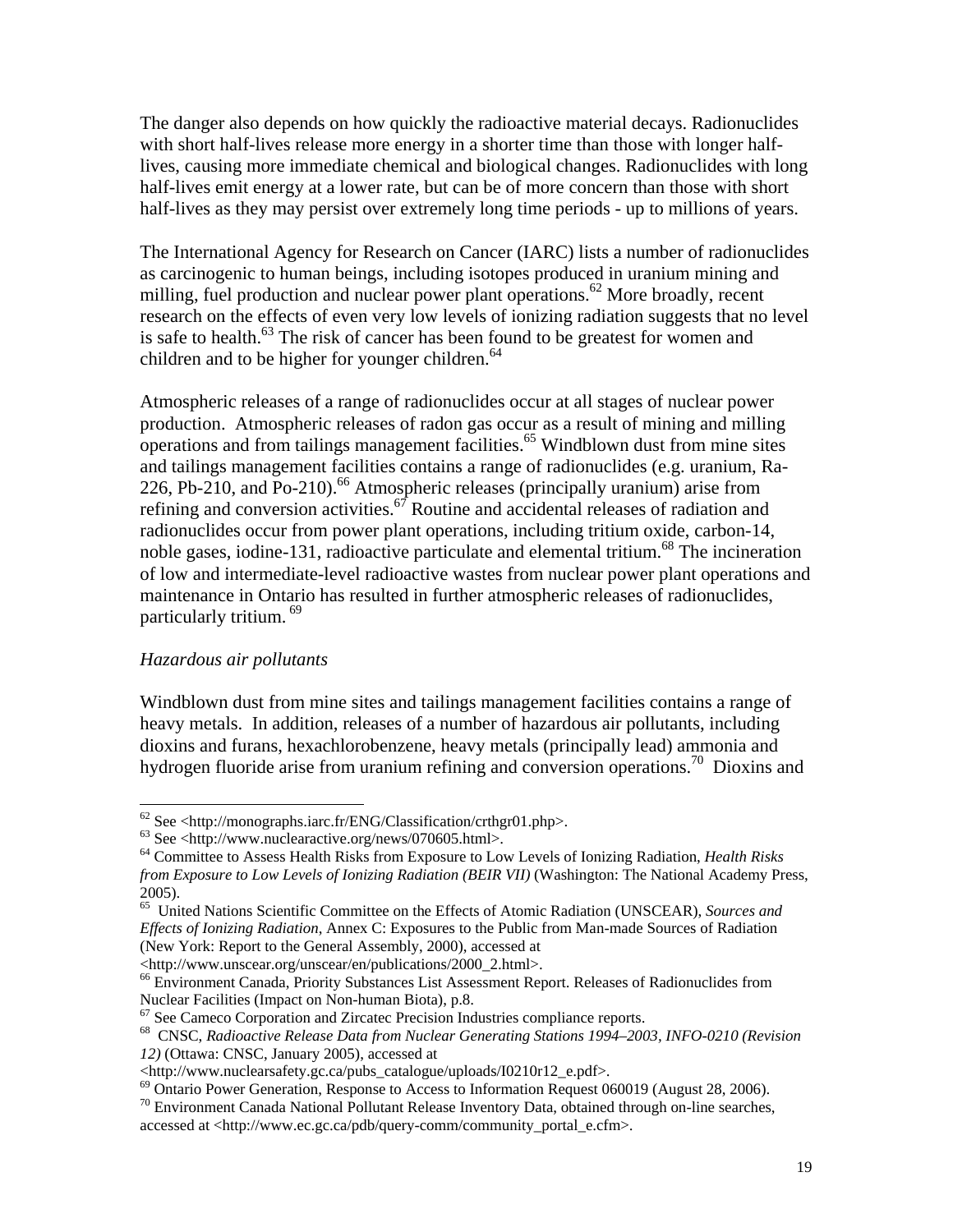furans, hexachlorobenzene, lead, and ammonia are all classified as "toxic" substances for the purposes of the *Canadian Environmental Protection Act*. 71 Ontario nuclear power plants are the only National Pollution Release Inventory (NPRI) reported source of releases of hydrazine, an extremely hazardous pollutant, to the air in Canada.<sup>72</sup> A wide range of hazardous air pollutants have been released to the atmosphere as a result of the incineration of low and intermediate-level radioactive wastes at the Bruce Western Waste Management facility.<sup>73</sup> Major historical releases (up to 2,000 tonnes per year) of hydrogen sulphide  $(H_2S)$  were associated with heavy water production in Canada for CANDU reactors.74

## *Criteria air pollutants*

Criteria air pollutants include sulphur dioxides (SOx), nitrogen oxides (NOx), particulate matter (PM) and volatile organic compounds (VOCs). SOx and NOx are important precursors for acid rain and smog. PM less than 10 µm in diameter is commonly referred to as inhalable or thoracic particles as it can penetrate into the thoracic compartment of the human respiratory tract. Such particles are known to cause human health impacts. In addition, particles 10  $\mu$ m in diameter and smaller can scatter light and therefore generate atmospheric haze. SOx, NOx, respirable PM, and PM containing metals from certain sources are classified as toxic substances for the purposes of the *Canadian Environmental Protection Act.*75

Mining and milling operations are major sources of releases of sulphur dioxide  $(SO<sub>2</sub>)$ (43,000 tonnes per year from the Rabbit Lake Acid plant alone), VOCs (500 tonnes per year) and NOx (400 tonnes per year).<sup>76</sup> Additional releases of NOx, PM, and sulphuric acid arise from refining and conversion activities.<sup>77</sup> Road transportation of uranium from mill sites in northern Saskatchewan to the Blind River refinery in Ontario, and then on to the Port Hope conversion facilities in Ontario, result in additional emissions, particularly of nitrogen oxides and particulate matter.78 Minor releases of criteria air pollutants are associated with the testing of fossil fuel-powered emergency generating equipment at nuclear generating facilities.<sup>79</sup> Further transportation-related releases of criteria air

 $17$ <sup>1</sup>Canadian Environmental Protection Act, 1999, Schedule 1.

<sup>&</sup>lt;sup>72</sup> Environment Canada National Pollutant Release Inventory Data, obtained through on-line searches, accessed at <http://www.ec.gc.ca/pdb/query-comm/community portal e.cfm>.

<sup>&</sup>lt;sup>73</sup> Ontario Power Generation, Response to Access to Information Request 060019 (August 28, 2006).

<sup>74</sup> Joy Parr, 2005. "Smells Like? Sources of Uncertainty in the History of an Environment", accessed at <http://publish.uwo.ca/~jparr/ParrEHRevApril05.htm>.<br><sup>75</sup> Canadian Environmental Protection Act, 1999, Schedule 1.<br><sup>75</sup> Cameco Corporation, Rabbit Lake Mine Annual Report, 2004, using Air Quality data found in Section 4

on page 4-1 for sulphur dioxide air-stack monitoring. Also see data from Environment Canada National Pollutant Release Inventory Data, obtained through on-line searches, accessed at

<sup>&</sup>lt;http://www.ec.gc.ca/pdb/query-comm/community\_portal\_e.cfm>. 77 Data from Environment Canada National Pollutant Release Inventory Data, obtained through on-line searches, accessed at <http://www.ec.gc.ca/pdb/query-comm/community\_portal\_e.cfm>.<br><sup>78</sup> Emissions associated with transportation were estimated using United States Environmental Protection

Agency emissions factors. US Environmental Protection Agency, "Emission Facts: Average In-Use Emissions from Heavy-Duty Trucks."

<sup>79</sup> B. Lionel, (OPG), "Sources of NPRI Releases from OPG's Nuclear Generation Stations," personal communication (2005).